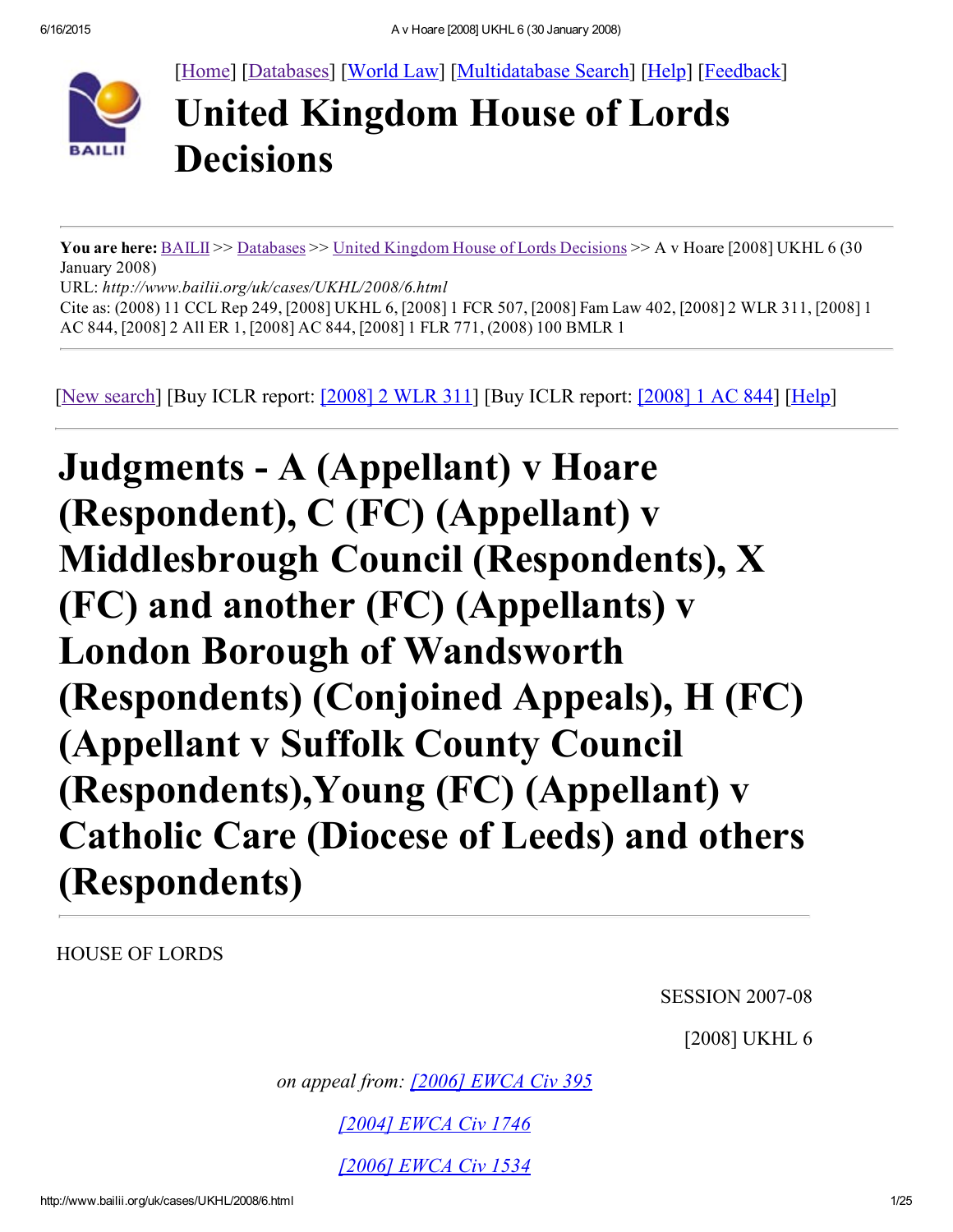6/16/2015 A v Hoare [2008] UKHL 6 (30 January 2008)

## OPINIONS

## OF THE LORDS OF APPEAL

## FOR JUDGMENT IN THE CAUSE

A (Appellant) v Hoare (Respondent)

C (FC) (Appellant) v Middlesbrough Council (Respondents)

X (FC) and another (FC) (Appellants) v London Borough of Wandsworth (Respondents)

(Conjoined Appeals)

H (FC) (Appellant v Suffolk County Council (Respondents)

Young (FC) (Appellant) v Catholic Care (Diocese of Leeds) and others (Respondents)

## APPELLATE COMMITTEE

## Lord Hoffmann

## Lord Walker of Gestingthorpe

## Baroness Hale of Richmond

## Lord Carswell

## Lord Brown of Eaton-under-Heywood

Counsel

Appellants:

A: Alan Newman QC

Paul Spencer

(Instructed by DLA Piper UK LLP)

C: Elizabeth-Anne Gumbel QC

Henry Witcomb

(Instructed by Griffith Smith Farrington Webb)

X: Elizabeth-Anne Gumbel QC

Henry Witcomb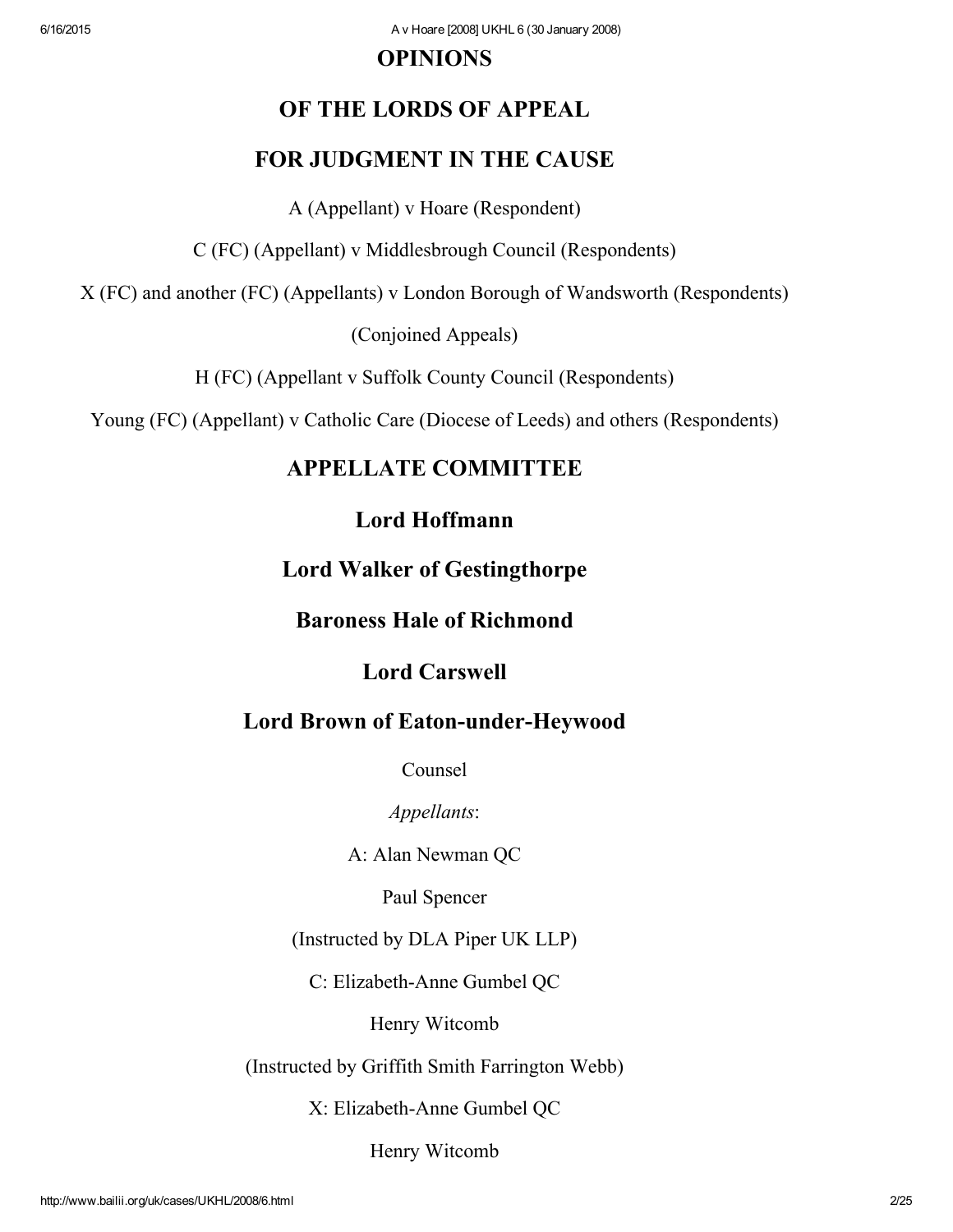6/16/2015 A v Hoare [2008] UKHL 6 (30 January 2008) (Instructed by Bolt Burdon Kemp)

H: Nigel Cooksley QC

Stephen Field

(Instructed by BTMK LLP)

Young: Stuart Brown QC

Rosalind Coe

(Instructed by Sharpe Pritchard (for Jordans))

Respondents:

A: Christopher Sharp QC

Andrew McLaughlin

(Instructed by Atkins Law)

C: Kate Thirlwall QC

Steven Ford

(Instructed by Crutes)

X: Kate Thirlwall QC

Steven Ford

(Instructed by Browne Jacobson)

H: Kate Thirlwall QC

Steven Ford

(Instructed by Browne Jacobson)

Catholic Care: Edward Faulks QC

Nicholas Fewtrell

(Instructed by Hill Dickinson LLP)

Home Office: Nigel Wilkinson QC

Malcolm Sheehan

(Treasury Solicitors)

Hearing date: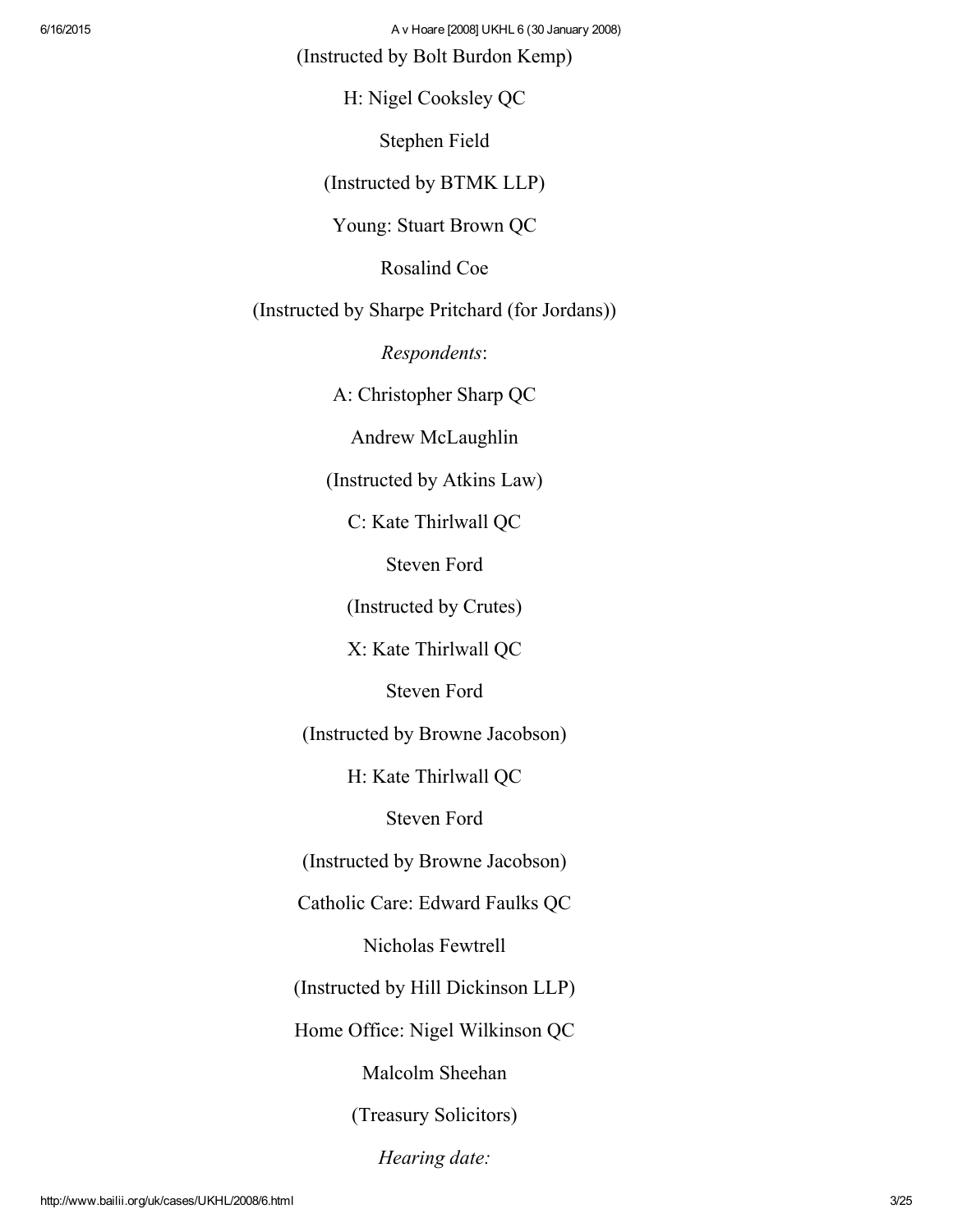6/16/2015 A v Hoare [2008] UKHL 6 (30 January 2008)

1, 5, 6 & 7 NOVEMBER 2007

#### **ON**

## WEDNESDAY 30 JANUARY 2008

#### HOUSE OF LORDS

#### OPINIONS OF THE LORDS OF APPEAL FOR JUDGMENT

#### IN THE CAUSE

#### A (Appellant) v Hoare (Respondent)

C (FC) (Appellant) v Middlesbrough Council (Respondents)

X (FC) and another (FC) (Appellants) v London Borough of Wandsworth (Respondents)

(Conjoined Appeals)

H (FC) (Appellant v Suffolk County Council (Respondents)

Young (FC) (Appellant) v Catholic Care (Diocese of Leeds) and others (Respondents)

[2008] UKHL 6

#### LORD HOFFMANN

My Lords,

- 1. These six appeals all raise the question of whether claims for sexual assaults and abuse which took place many years before the commencement of proceedings are barred by the Limitation Act 1980. The general rule is that the period of limitation for an action in tort is six years from the date on which the cause of action accrues. This period derives from the Limitation Act 1623 and is now contained in section 2 of the 1980 Act. All the claimants started proceedings well after the six years had expired. It follows that, if section 2 applies, their claims are barred. But sections 11 to 14 contain provisions, first introduced by the Limitation Act 1975, which create a different regime for actions for "damages for negligence, nuisance or breach of duty", where the damages are in respect of personal injuries. In such cases the limitation period is three years from either the date when the cause of action accrued or the "date of knowledge" as defined in section 14, whichever is the later. In addition, section 33 gives the court a discretion to extend the period when it appears that it would be equitable to do so. The chief question in these appeals is whether the claimants come within section 2 or section 11. In the latter case, the claimants say either that the date of knowledge was less than three years before the commencement of proceedings or that the discretion under section 33 should be exercised in their favour.
- 2. In Stubbings v Webb [1993] AC 498 the House of Lords unanimously decided that section 11 does not apply to a case of deliberate assault, including acts of indecent assault. An action for an intentional trespass to the person is not an action for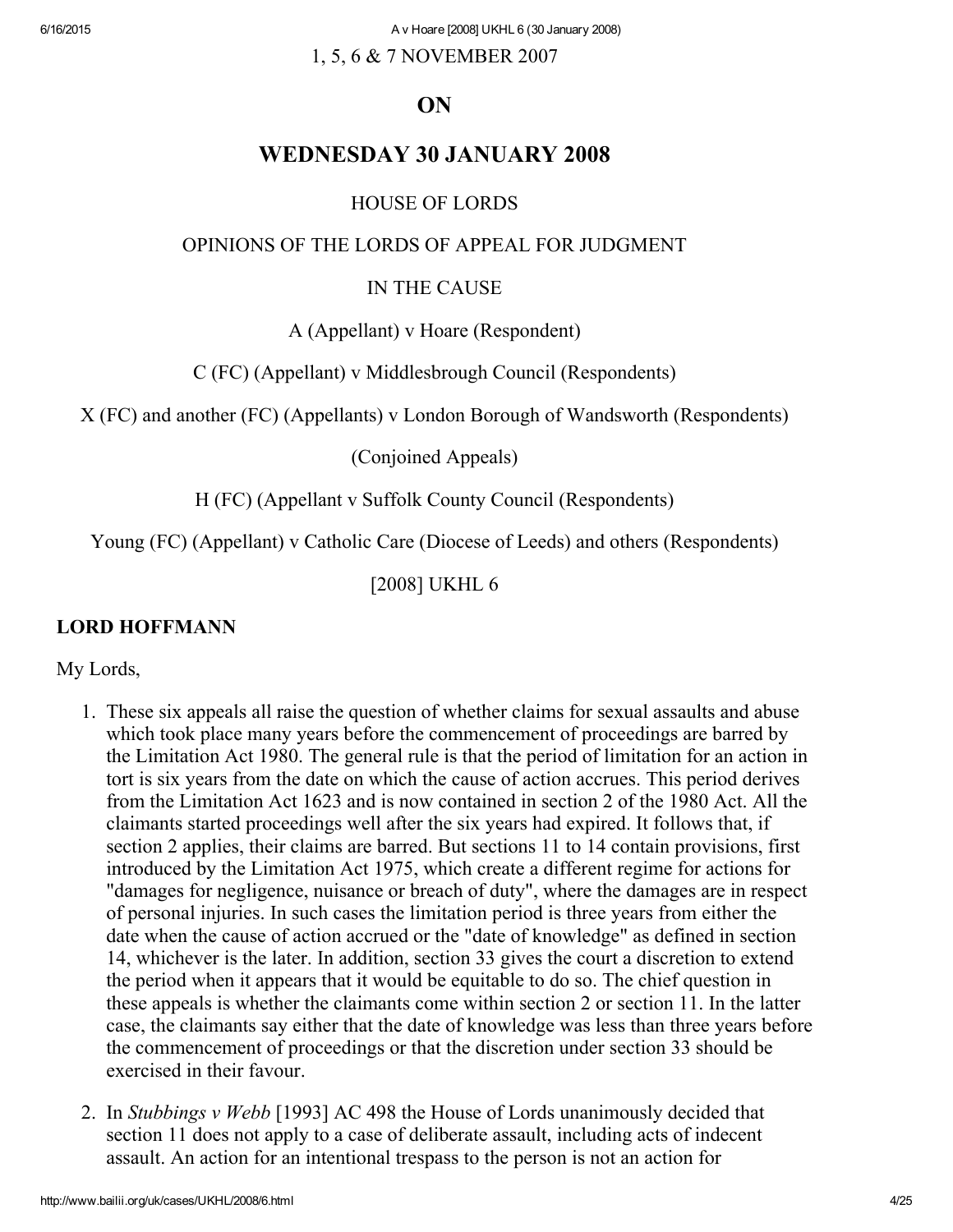"negligence, nuisance or breach of duty" within the meaning of section 11(1). The lower courts are bound by this decision and have therefore held that the claimants are statutebarred. But the claimants submit that Stubbings was wrongly decided and that the House should depart from it in accordance with the Practice Statement (Judicial Precedent) [1966] 1 WLR 1234.

3. In the context of limitation of actions, the phrase "negligence, nuisance or breach of duty" made its first appearance in the Law Reform (Limitation of Actions, etc) Act 1954. The background to this enactment was the Report of the Committee on the Limitation of Actions 1949 (Cmd 7740) under the chairmanship of Lord Justice Tucker. The committee was particularly concerned with the fact that, as the law then stood, the general limitation period for tort actions (including claims for personal injuries) was six years but claims against public authorities had to be brought within one year. The committee thought that the first period was too long and the second too short. It recommended a period of two years for all personal injury claims, with a judicial discretion to extend it up to six years. In para 23 they said:

> "We consider that the period of limitation we have recommended should apply to all actions for personal injuries, whether the defendant is a public authority or not. We do not think it is necessary for us to define 'personal injuries,' although this may possibly be necessary if legislative effect is given to our recommendations. We wish, however, to make it clear that we do not include in that category actions for trespass to the person, false imprisonment, malicious prosecution, or defamation of character, but we do include such actions as claims for negligence against doctors."

- 4. There are minor puzzles about why malicious prosecution or defamation of character were thought capable of causing personal injury or why doctors were singled out for mention, but the committee certainly seems to have intended to exclude actions for trespass to the person from their proposal. They did not explain why. The reason they gave for adopting a short period for personal injury claims ("the desirability of such actions being brought to trial quickly, whilst evidence is fresh in the minds of the parties and witnesses": para 22) would seem equally applicable to cases in which the cause of action is trespass. Perhaps they had in mind only intentionally inflicted injuries and thought that a defendant who caused deliberate injury should not have the benefit of a short limitation period.
- 5. When some years later Parliament implemented the report, it accepted the general principle of a single period of limitation for personal injury claims, whether against public authorities or private bodies. It also accepted that it should be shorter than six years. It did not however accept either the period of two years or the possibility of extension. Instead, it adopted a fixed period of three years. This was provided by section 2(1) of the Law Reform (Limitation of Actions, etc) Act 1954:

"At the end of subsection (1) of section 2 of the Limitation Act 1939 (which subsection provides, amongst other things, that there shall be a limitation period of six years for actions founded on simple contract or on tort) the following proviso shall be inserted 'Provided that, in the case of actions for damages for negligence, nuisance or breach of duty (whether the duty exists by virtue of a contract or of provision made by or under a statute or independently of any contract or any such provision) where the damages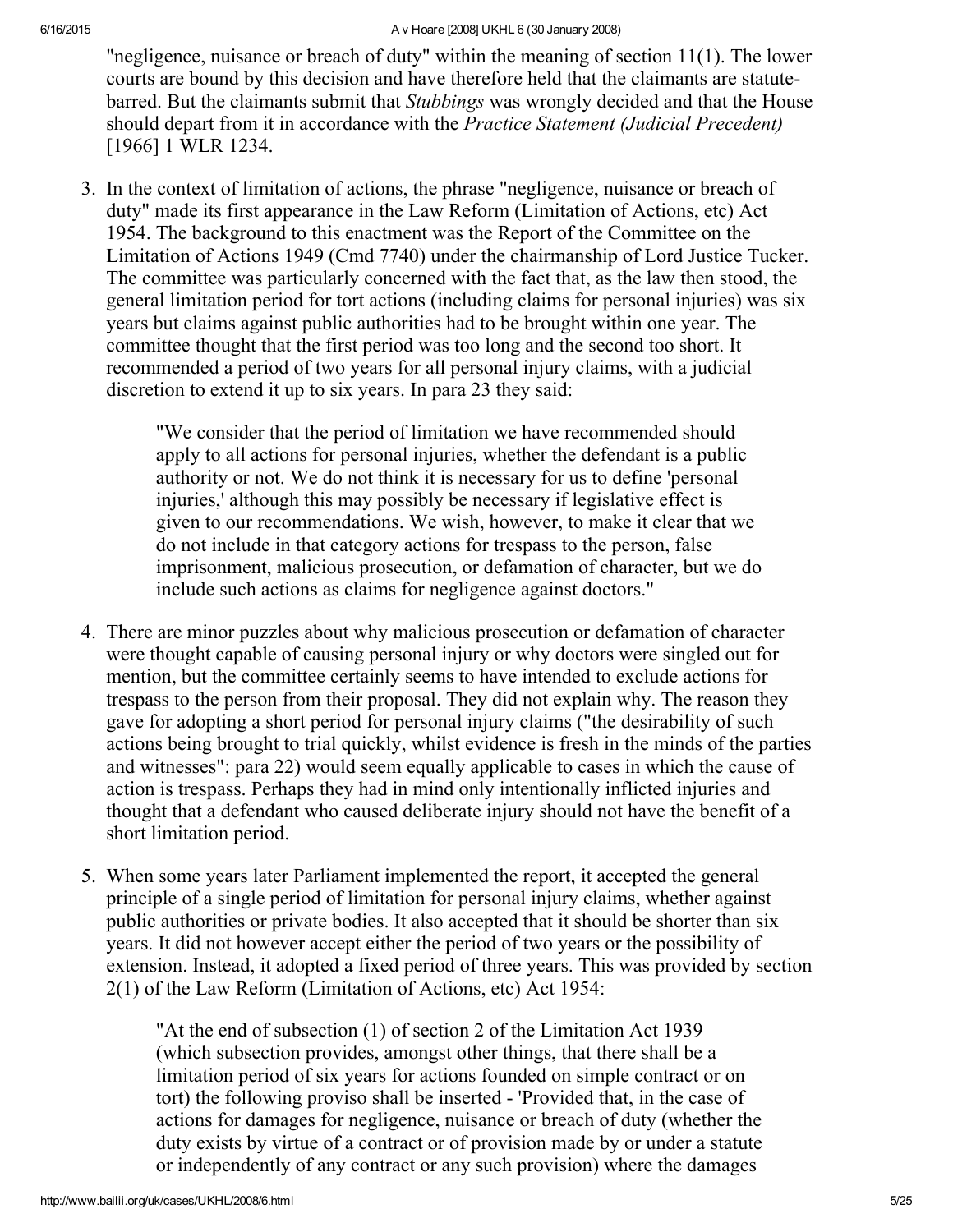claimed by the plaintiff for the negligence, nuisance or breach of duty consist of or include damages in respect of personal injuries to any person, this subsection shall have effect as if for the reference to six years there were substituted a reference to three years."

- 6. It will be seen that in defining the actions to which the three year period was to apply, Parliament adopted neither the simple concept of an action for personal injury (for which, as the committee had suggested, the Act provided a definition) nor the specific exclusions mentioned by the Tucker Committee, but spoke of "actions for damages for negligence, nuisance or breach of duty…where the damages claimed…consist of or include damages in respect of personal injuries".
- 7. The phrase "negligence, nuisance or breach of duty" was not entirely new. It had appeared in the Personal Injuries (Emergency Provisions) Act 1939, which had given the Minister power to make a scheme for making payments of compensation in respect of "war injuries" irrespective of fault. As the other side of the coin, section 3(1) extinguished common law claims for compensation or damages for such injuries when they were:

"on the ground that the injury in question was attributable to some negligence, nuisance or breach of duty for which the person by whom the compensation or damages would be payable is responsible."

8. The meaning of these words was briefly considered by the Court of Appeal in Billings v Reed [1945] KB 11, in which the plaintiff's wife had been killed by a negligently piloted RAF aeroplane. It was argued that, although this was a war injury, the language of section 3(1) did not exclude a claim based on trespass to the person. Lord Greene MR said, at p 19:

> "It seems to me that in this context the phrase 'breach of duty' is comprehensive enough to cover the case of trespass to the person which is certainly a breach of duty as used in a wide sense."

- 9. Thus when Parliament used this phrase in the 1954 Act, it had already been judicially construed as having a wide meaning. Furthermore, Parliament added the parenthetical words "(whether the duty exists by virtue of a contract or of provision made by or under a statute or independently of any contract or any such provision)" which seem to stress its breadth.
- 10. A provision in words materially identical with those of section 2(1) of the 1954 Act was adopted by the legislature of the State of Victoria: see section 5(6) of the Limitation of Actions Act 1958 (Victoria). In Kruber v Grzesiak [1963] VR 621 Adam J had to consider whether the section covered an allegation of unintentional trespass to the person. The plaintiff, who had issued a writ claiming damages for personal injuries caused by negligent driving more than three years after the accident, wanted to amend the writ by adding a claim for trespass to the person based on the same facts. The judge said, at p 623:

"I would see no sufficient reason for excluding an action for trespass to the person] from the description of an action for damages for breach of duty, especially when it is provided that the duty may be one existing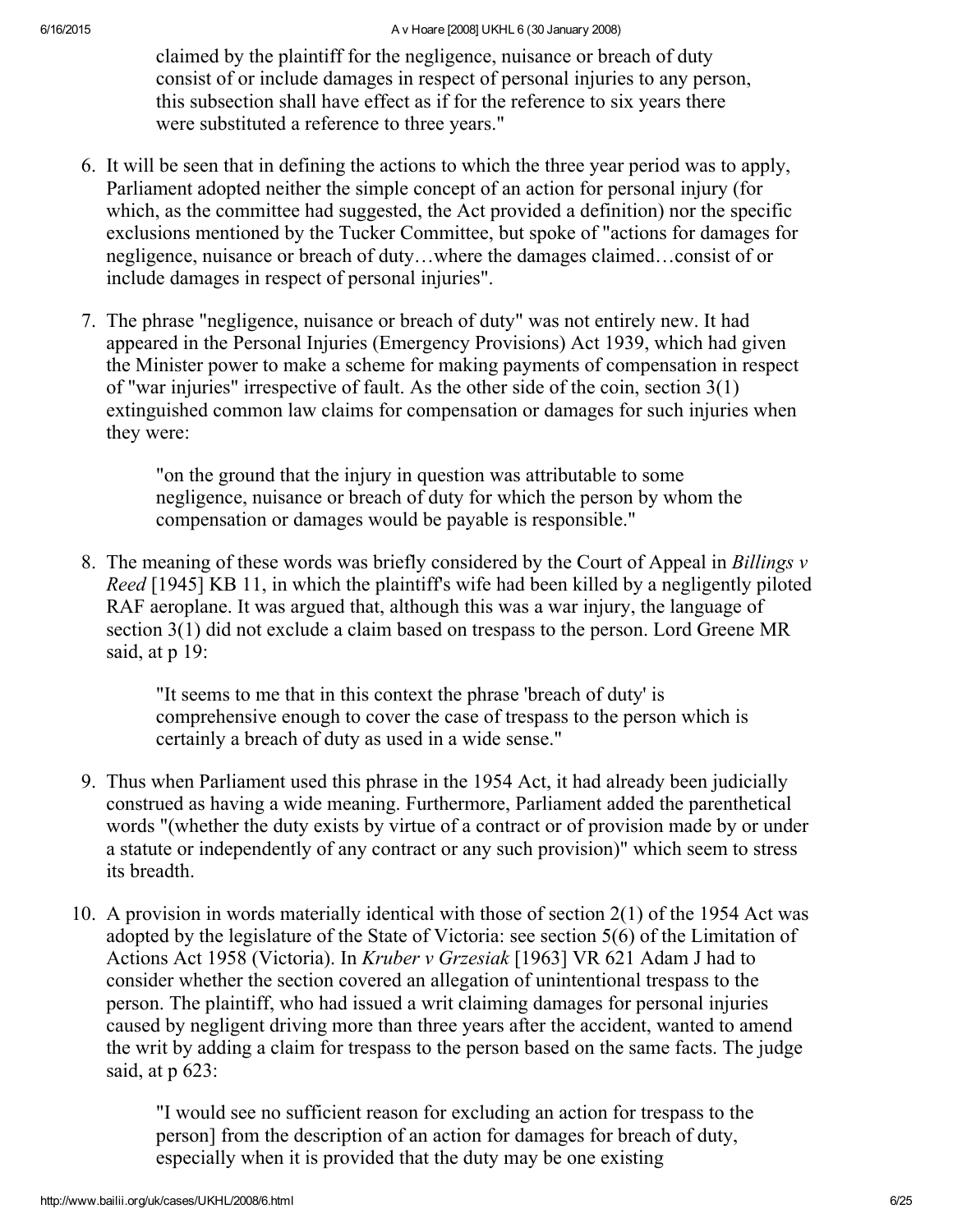independently of any contract or any provision made by or under a statute. After all, do not all torts arise from breach of duty - the tort of trespass to the person arising from the breach of a general duty not to inflict direct and immediate injury to the person of another either intentionally or negligently in the absence of lawful excuse? The substance of the matter appears to be that section 5(6) is intended to provide a special limitation period of three years for actions in which damages for personal injuries are claimed. No doubt, as was pointed out in argument, this intention might have been achieved by the use of other and perhaps simpler and more direct language, but that does not seem to be a sufficient reason for not giving to the language chosen its full meaning."

11. The reasoning in *Kruber v Grzesiak* was gratefully adopted by the Court of Appeal in England when the same point arose in *Letang v Cooper* [\[1965\]](http://www.bailii.org/cgi-bin/redirect.cgi?path=/ew/cases/EWCA/Civ/1964/5.html) 1 QB 232: see Lord Denning MR at p 241F and Diplock LJ at p 245E. In addition, the Court of Appeal found further support in Billings v Reed [1945] KB 11, which had not been cited to Adam J. Diplock LJ noted the prolixity of the statute but said, at p 247F, that "economy of language is not invariably the badge of parliamentary draftsmanship." The fact that negligence and nuisance were specifically mentioned was not enough to give rise to an inference that the wide general words:

> "were not intended to cover all causes of action which give rise to claims for damages in respect of personal injuries; particularly when the same combination of expressions in a similar context had already been given a very wide interpretation by the Court of Appeal."

- 12. Letang v Cooper [\[1965\]](http://www.bailii.org/cgi-bin/redirect.cgi?path=/ew/cases/EWCA/Civ/1964/5.html) 1 QB 232 was concerned with an unintentional trespass to the person (the defendant had negligently driven his car over the plaintiff's legs) but, in view of the reasoning of the Court of Appeal, it is unsurprising that in Long v Hepworth [1968] 1 WLR 1299 Cooke J decided that section 2(1) of the 1954 Act also applied to intentional injuries (the defendant had deliberately thrown cement into the plaintiff's face). That was the state of the authorities in 1975, when the Limitation Act 1975 introduced the radical changes into the law of limitation which are now contained in sections 11 to 14 and 33 of the 1980 Act.
- 13. These changes may be summarised as (1) postponing the date at which time starts running from the date of accrual of the cause of action to the "date of knowledge" and (2) creating the section 33 discretion. These were both reforms intended to improve the position of plaintiffs who would otherwise be time-barred. But for the purpose of defining the class of actions to which they applied, Parliament used the same language as it had used when it passed section 2(1) of the 1954 Act to cut down the limitation period from six to three years.
- 14. This seems to me a highly significant circumstance. When the 1954 Act was passed, it could have been argued that the exclusion of intentionally inflicted injuries reflected a moral policy of denying the shorter limitation period to an intentional wrongdoer. Such an argument did not find favour in Kruber v Grzesiak [1963] VR 621 or Letang v Cooper [\[1965\]](http://www.bailii.org/cgi-bin/redirect.cgi?path=/ew/cases/EWCA/Civ/1964/5.html) 1 QB 232, but I should have thought that, given the terms of the Tucker Committee Report and the obscurity of the Parliamentary language, it was seriously arguable. But there could be no moral or other ground for denying to a victim of intentional injury the more favourable limitation treatment introduced by the 1975 Act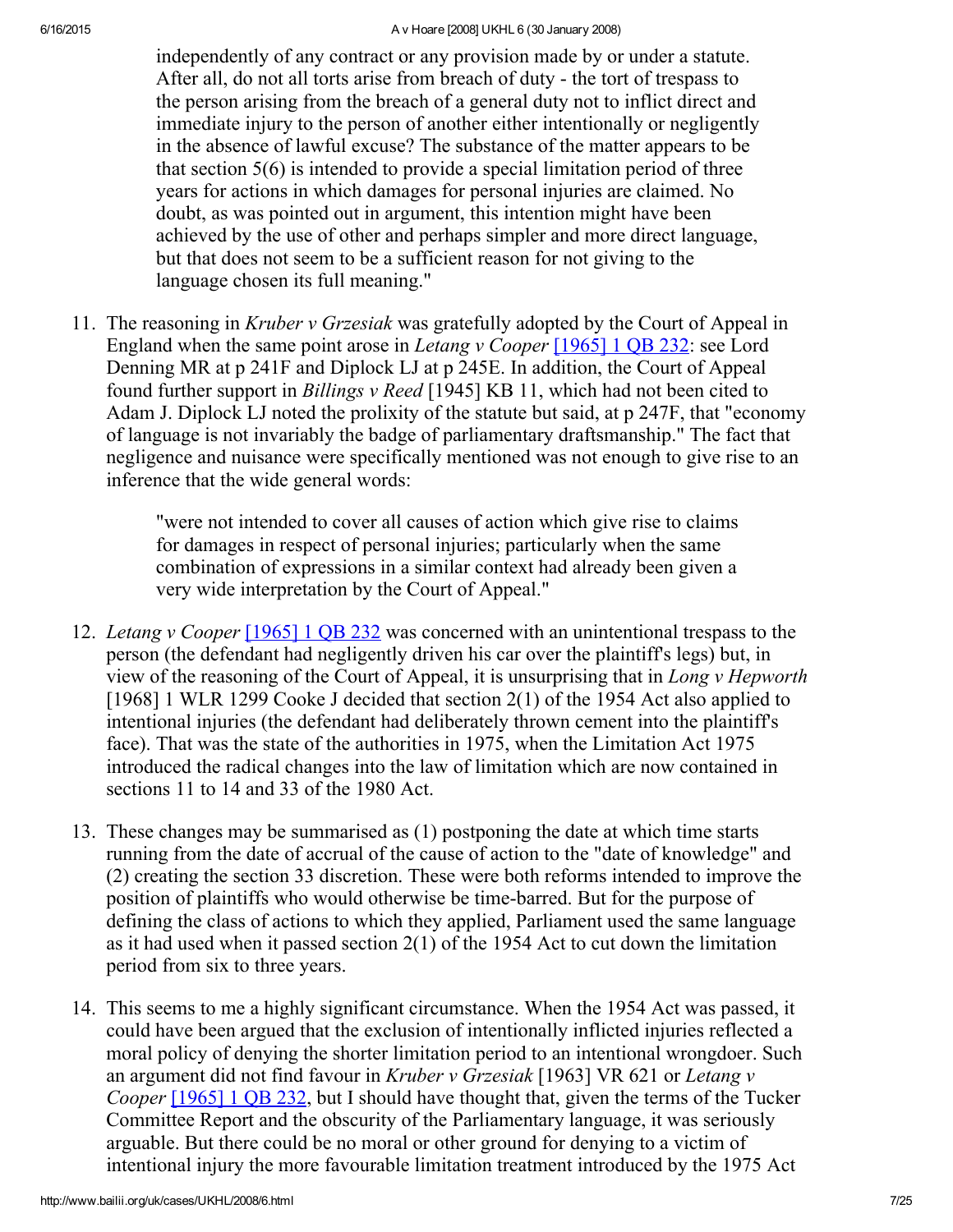for victims of injuries caused by negligence. The inference I would draw is that in using the same form of words in the 1975 Act, Parliament must have intended them to bear the meaning which they had been given in the uniform line of authority in England and Australia to which I have referred.

- 15. There is a good deal of authority for having regard, in the construction of a statute, to the way in which a word or phrase has been construed by the courts in earlier statutes. Barras v Aberdeen Steam Trawling and Fishing Co Ltd [\[1933\]](http://www.bailii.org/cgi-bin/redirect.cgi?path=/uk/cases/UKHL/1933/1933_SC_HL_21.html) AC 402 is a well known example. The value of such previous interpretations as a guide to construction will vary with the circumstances. But the circumstances of this case seem to me to have much in common with the decision of the House in Lowsley v Forbes [\[1999\]](http://www.bailii.org/cgi-bin/redirect.cgi?path=/uk/cases/UKHL/1998/34.html) 1 AC 329. In that case, the Court of Appeal in 1948 (W T Lamb and Sons v Rider [1948] 2 KB 331) had given a provision of the Limitation Act 1939 an interpretation which the House thought was probably wrong. But Parliament had then enacted the Limitation Amendment Act 1980 in terms which made sense only on the basis that it was accepting the construction which had been given to the Act by the Court of Appeal. The House decided that it was therefore too late to overrule the decision: see Lord Lloyd of Berwick at p 342.
- 16. There is a further indication to the same effect in the Twentieth Report of the Law Reform Committee (Cmnd 5630) which was published in May 1974 and to which the 1975 Act gave effect. It is plain from that report that its members thought they were dealing generally with personal injury actions: see, for example, the summary of recommendations in para 69. There is no discussion of an exclusion of intentionally inflicted injuries from the benefit of the proposed reforms.
- 17. That brings me to the decision in *Stubbings v Webb* [1993] AC 498. The main criticism which I would respectfully make of the reasoning of the House, as contained in the speech of Lord Griffiths, is that it decided the case as if the 1954 Act had just been passed. I must admit that even if the case had arisen at that time, I would have been inclined to take the same view as Adam J in Victoria and the Court of Appeal in Letang. The decision in Stubbings seems to me to have put more weight upon the report of the Tucker Committee and Hansard than they could properly bear. The language of section 2(1) of the 1954 Act is not traceable to anything said by the Tucker Committee but appears to derive from the language construed by the Court of Appeal in Billings v Reed [1945] KB 11. Parliament did not adopt all the Committee's recommendations and it is quite impossible to say whether section  $2(1)$  was intended to give effect to the last sentence of para 23 of the Report or not. (See the discussion of what the Committee may have meant in Mason v Mason [1997] 1 VR 325,327-328) [AustLII](http://www.austlii.edu.au/au/cases/vic/VSC/1996/50.html). As for Hansard, Lord Griffiths relied upon a very general statement that the bill was intended to give effect to the recommendations of the Tucker Committee by Mr Peyton (who was not a lawyer), when moving the second reading in the House of Commons (Hansard, HC Debates 4 December 1953, col 1545), but said nothing about the speech of Viscount Hailsham, moving the second reading in the House of Lords (Hansard, HL Debates 20 May 1954, col 812), who said that a main object of the bill was:

" to reduce from six years to three years the period of limitation for actions in which a claim is made for damages for personal injuries."

18. Having said that, I would certainly not suggest that the opposite view was not tenable as a construction of the 1954 Act and if matters had rested there, I do not think it would have been right to depart from the decision. Where I must respectfully disagree with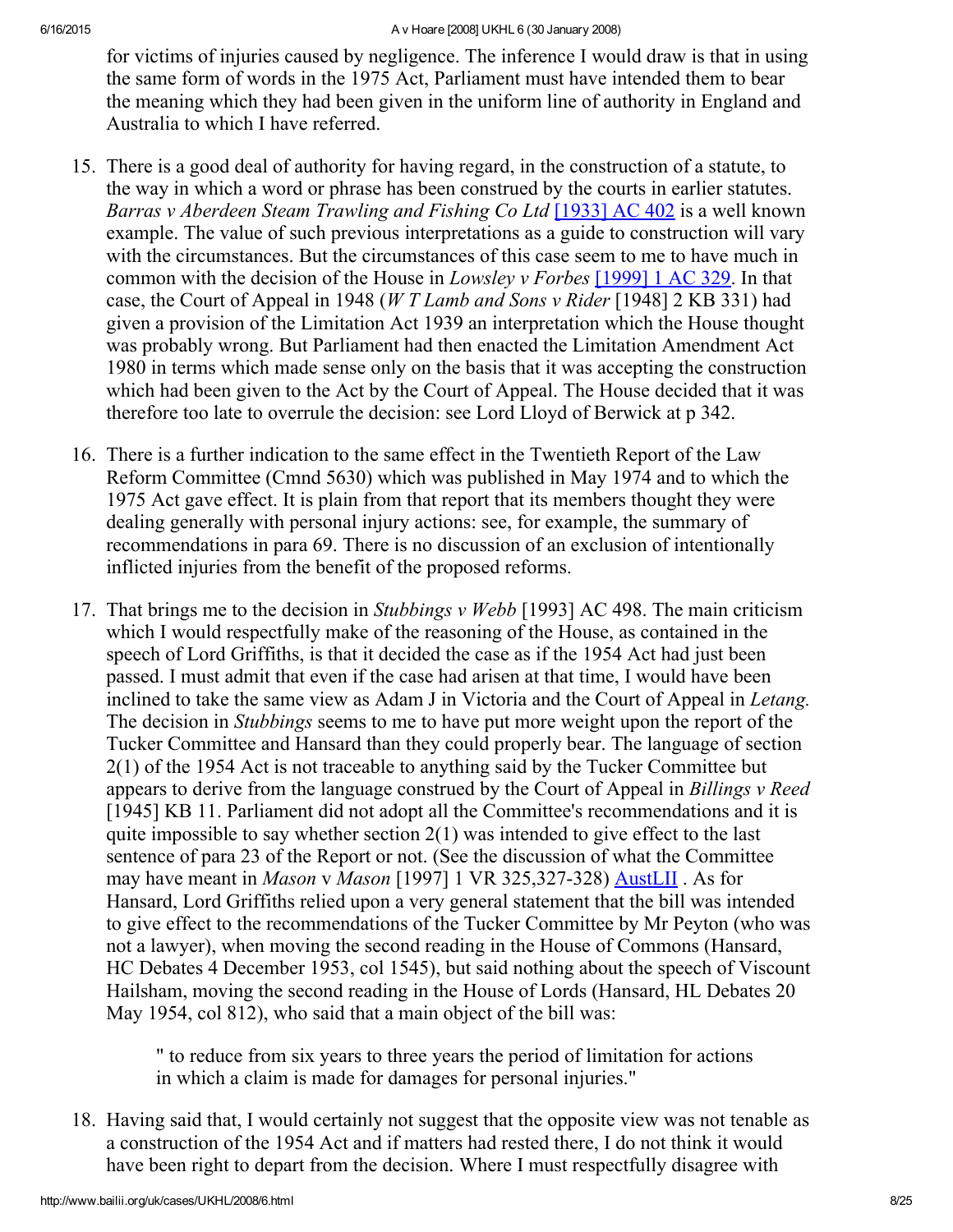6/16/2015 A v Hoare [2008] UKHL 6 (30 January 2008)

Lord Griffiths is in relation to the effect of the 1975 Act. He drew attention to the origins of the 1975 Act (and its unsuccessful predecessor, the Limitation Act 1963), which were to "meet the problem of the insidious onset of industrial disease", and said:

"In my view no light is thrown on the true construction of section 11(1) by this sequence of Acts which were passed to deal with a very different problem.": [1993] AC 498, 506-507.

- 19. But the fact that the later Acts were passed to deal with a different problem was exactly the point. Although claims in respect of insidious diseases, as in *Cartledge v E Jopling* & Sons Ltd [1963] AC 758, formed the background to the 1963 and 1975 Acts, the legislation was not confined to insidious diseases. The problem was perceived as applicable to personal injuries generally. It was because Parliament used the language of the 1954 Act to deal with that very different problem, where no rational explanation existed for treating victims of injuries caused intentionally worse than victims of injuries caused negligently, that one was driven to the conclusion that it must have intended to adopt the construction given to the 1954 Act in Letang.
- 20. In Stingel v Clark (2006) 80 ALJR 1339 a majority of the High Court of Australia declined to follow Stubbings and adhered to the construction of the Victorian statute which had been adopted by Adam J in *Kruber v Grzesiak* [1963] VR 621. I find the reasoning compelling and therefore consider that Stubbings was wrongly decided. But that is not in itself a ground for departing from it. The Practice Statement (Judicial Precedent) [1966] 1 WLR 1234 was intended, as Lord Reid said in R v National Insurance Comrs, Ex pp Hudson [1972] AC 944, 966, to be applied only in a small number of cases in which previous decisions of the House were "thought to be impeding the proper development of the law or to have led to results which were unjust or contrary to public policy." Lord Reid also observed, at p 966:

"It is notorious that where an existing decision is disapproved but cannot be overruled courts tend to distinguish it on inadequate grounds. I do not think that they act wrongly in so doing: they are adopting the less bad of the only alternatives open to them. But this is bound to lead to uncertainty for no one can say in advance whether in a particular case the court will or will not feel bound to follow the old unsatisfactory decision. On balance it seems to me that overruling such a decision will promote and not impair the certainty of the law."

21. For some time after it was decided, I do not think that Stubbings gave rise in practice to much difficulty. That was because it was generally believed, on the authority of cases like Trotman v North Yorkshire County Council [\[1999\]](http://www.bailii.org/cgi-bin/redirect.cgi?path=/ew/cases/EWCA/Civ/1998/1208.html) LGR 584, that an employer could not be vicariously liable for sexual assaults committed by his employee. They were inherently outside the scope of his employment. Only the abuser himself could be liable. But people who commit sexual assaults are seldom worth suing. In the appeal before the House of A v Hoare  $[2006]$  1 WLR 2320, the claimant decided to sue only when she heard that the defendant had won the lottery. In *Stubbings*, where the plaintiff wanted to sue her adoptive father and step-brother for sexual abuse more than 20 years earlier, Lord Griffiths observed, at p 501, that neither of them appeared to "have the means to satisfy any significant award of damages." The fact that the motive for the proceedings seemed to be something other than the recovery of compensation may have influenced the construction which the House gave to the statute.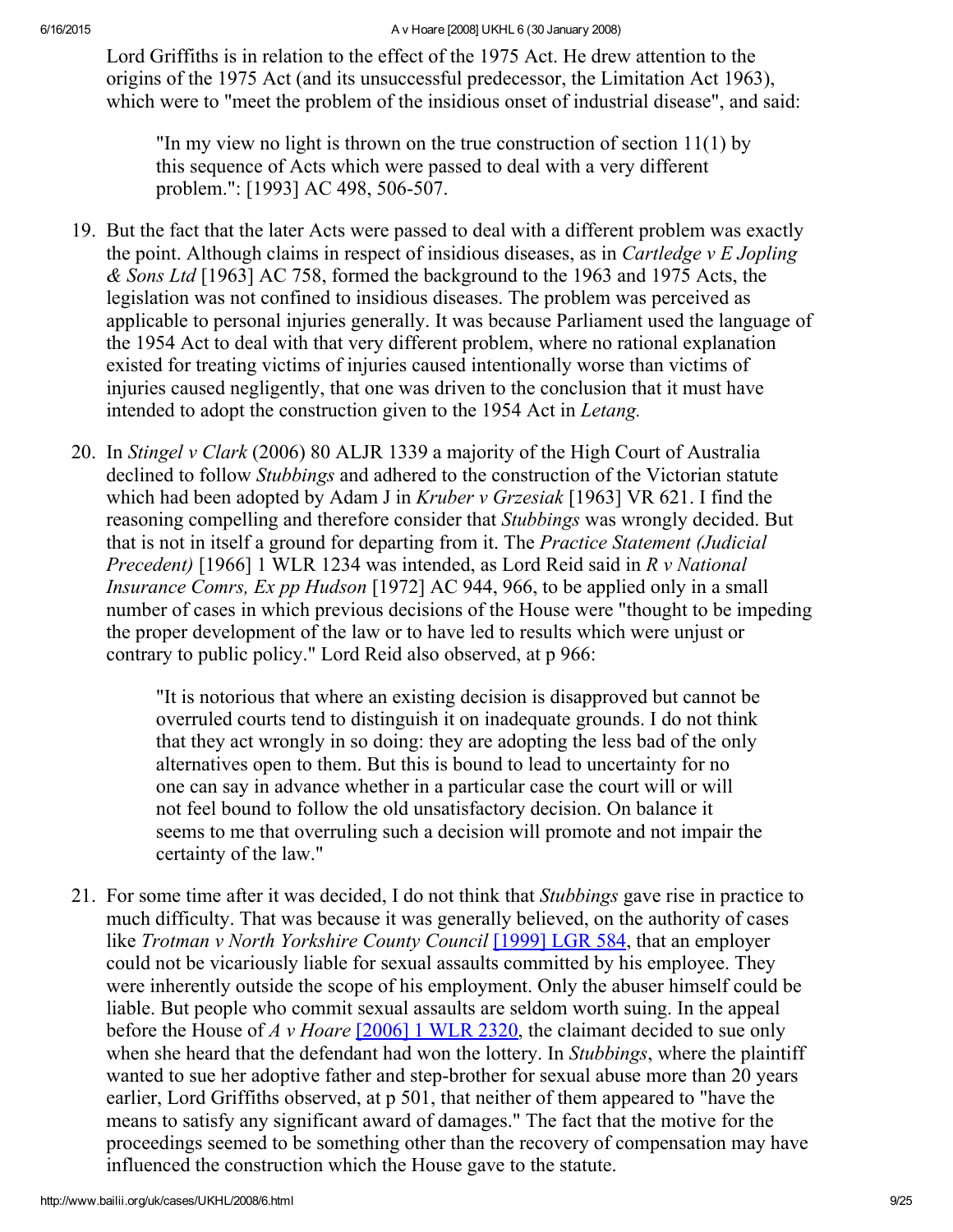- 22. The situation was radically changed when the House of Lords decided in *Lister v Hesley* Hall Ltd [\[2002\]](http://www.bailii.org/cgi-bin/redirect.cgi?path=/uk/cases/UKHL/2001/22.html) 1 AC 215 that sexual abuse was not necessarily outside the scope of an employment. It depended upon whether there was a sufficiently close connection between the work which the employee had been employed to do and the acts of abuse. A company which owned and operated a school boarding house was held liable for sexual abuse of pupils by a man employed as warden. After that, claims against the operators of schools, detention centres and similar institutions for sexual abuse by employees came thick and fast. And these threw into relief the anomalies created by Stubbings.
- 23. Perhaps the most remarkable example of the anomaly was  $S \nu W$  (Child Abuse: Damages) [\[1995\]](http://www.bailii.org/cgi-bin/redirect.cgi?path=/ew/cases/EWCA/Civ/1994/35.html) 1 FLR 862, a pre-Lister case, in which the plaintiff sued her father and mother for sexual abuse by the father. The action was commenced nearly 10 years after the last act of abuse. The cause of action against the father was intentional assault and the claim was therefore struck out. The cause of action against the mother was negligent failure to protect the plaintiff against the father. This fell under section 11 of the 1980 Act and was subject to a discretionary extension under section 33, which the judge granted and the Court of Appeal affirmed. The action against the mother was therefore allowed to proceed. Sir Ralph Gibson commented, at p 867, that the result was "illogical and surprising" and deserving of the attention of the Law Commission.
- 24. The matter was considered by the Law Commission as part of a comprehensive review of the law of limitation of actions which was presented to Parliament in 2001: Limitation of Actions (2001) (Law Com No 270). The effect of Stubbings was described as anomalous, with particular reference to S v W (Child Abuse: Damages)  $[1995]$  1 FLR 862: see parapara 1.5 of the Report. The Commission [recommended](http://www.bailii.org/cgi-bin/redirect.cgi?path=/ew/cases/EWCA/Civ/1994/35.html) a uniform regime for personal injuries, whether the claim was made in negligence or trespass to the person: see the summary at para 1.14. There has not yet been any implementing legislation, possibly because the Commission's recommendations were not confined to the Stubbings anomaly but proposed a completely new law of limitation of actions.
- 25. Lord Reid's observation [1972] AC 944, 966 that unsatisfactory decisions of the highest court can cause uncertainty because lower courts tend to distinguish them on inadequate grounds is also pertinent to the consequences of Stubbings. Claimants who have suffered sexual abuse but need to seek the discretion of the court under section 33 are driven to alleging that the abuse was the result of, or accompanied by, some other breach of duty which can be brought within the language of section 11. Thus, in addition to having to decide whether the claimant was sexually abused, the courts must decide whether this was the result of "systemic negligence" on the part of the abuser's employer or the negligence of some other person for whom the employer is responsible. In the appeals before the House, the appellants put forward at least four alternative theories of liability on which they wish to rely if the rule in Stubbings is upheld. These are, in increasing degree of artificiality (1) breach of a direct duty of care owed by the employer to the claimant; (2) breach of a duty of care by other employees; (3) breach of a duty of care by the abuser himself and (4) breach of a duty by the abuser to notify the employer of his own wrongful acts. In KR v Bryn Alyn Community (Holdings) Ltd [\[2003\]](http://www.bailii.org/cgi-bin/redirect.cgi?path=/ew/cases/EWCA/Civ/2003/85.html) OB 1441, para 100 Auld LJ said that the need to frame a claim in one or other of these ways when the real cause of complaint was sexual abuse for which the employer was vicariously liable was causing "arid and highly wasteful litigation turning on a distinction of no apparent principle or other merit." I therefore think that it would be right to depart from Stubbings and reaffirm the law laid down by the Court of Appeal in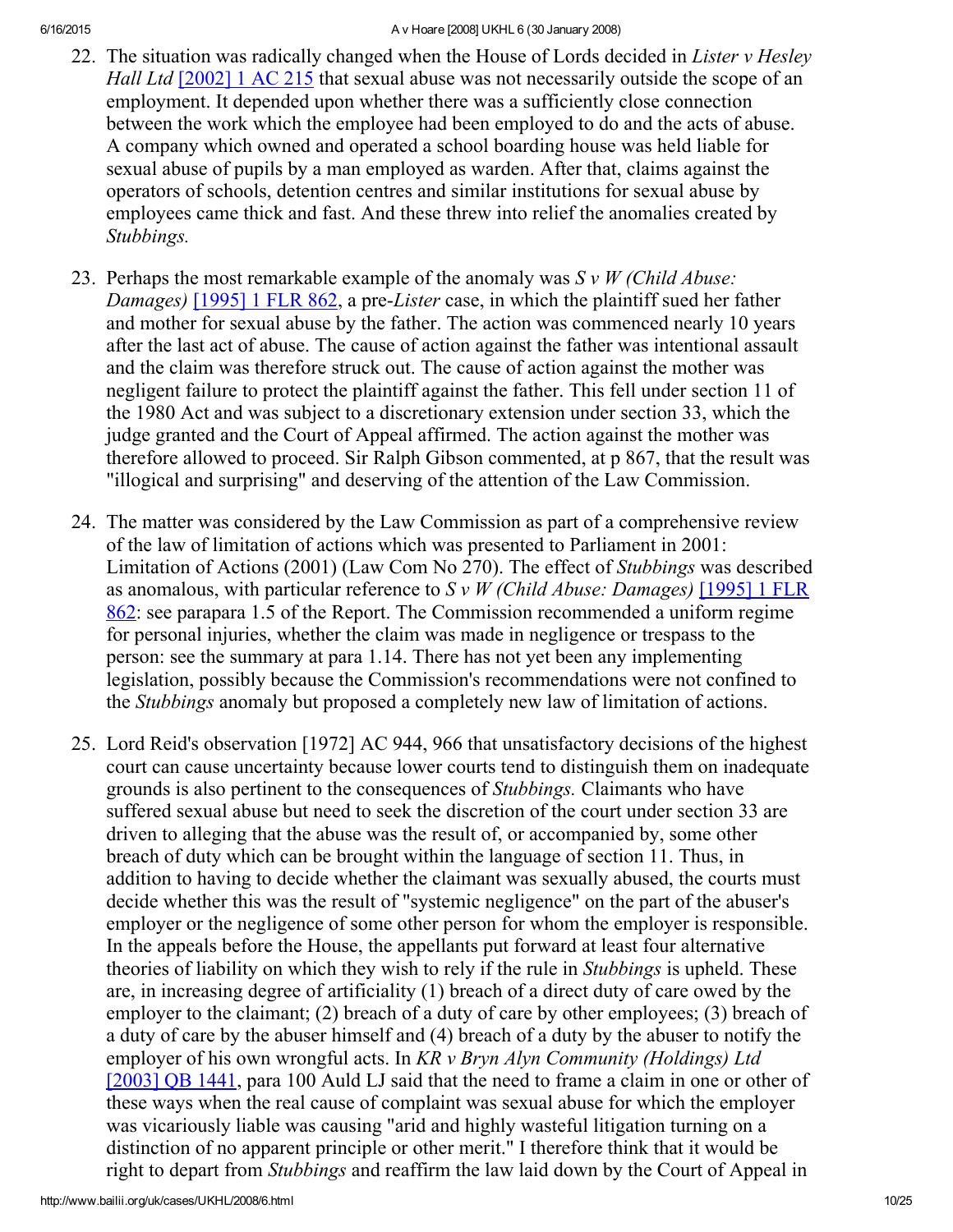#### Letang v Cooper [\[1965\]](http://www.bailii.org/cgi-bin/redirect.cgi?path=/ew/cases/EWCA/Civ/1964/5.html) 1 QB 232.

- 26. That is sufficient to dispose of all but one of these appeals. In  $A \nu$  Hoare the defendant was convicted in 1989 of an attempted rape of the claimant, involving a serious and traumatic sexual assault. He was sentenced to life imprisonment. In 2004, while still serving his sentence, he won £7m on the national lottery. The claimant started proceedings for damages on 22 December 2004 but Master Eyre, applying Stubbings, struck out the action as barred under section 2 of the 1980 Act. This decision was affirmed by the judge and the Court of Appeal [\[2006\]](http://www.bailii.org/cgi-bin/redirect.cgi?path=/ew/cases/EWCA/Civ/2006/395.html) 1 WLR 2320. I would allow the claimant's appeal and remit the case to a judge of the Queen's Bench Division to decide whether the discretion under section 33 should be exercised in the claimant's favour.
- 27. In  $C$  v Middlesborough Council the appellant claims to have been subject to sexual abuse at various times between 1982 and 1988 (when he was 10 to 16 years old) at a school managed by the council. He commenced proceedings on 8 May 2002. In May 2004 there was a trial on liability, causation, limitation and quantum. The judge found that the appellant had been subjected to sexual abuse, that the council was vicariously liable and that if the action had come within section 11 of the 1980 Act, he would have exercised his discretion to allow it to proceed and awarded £60,000 general damages, £10,000 in respect of past loss of earnings, £25,000 in respect of the appellant's disability on the labour market and the cost of therapy. But, in accordance with Stubbings, he held that the action was barred by section 2. He dismissed allegations of negligence against the council. This ruling was upheld by the Court of Appeal. I would allow the appeal and make the orders which the judge would have made if he had been free to decide that the action camecame within section 11.
- 28. In  $H v$  Suffolk County Council the appellant claimed that while resident during the period December 1989 to October 1990 in a school for difficult children managed by the council, he was sexually abused by a member of the staff. He commenced proceedings on 22 April 2002. The question of limitation was tried as a preliminary point and the judge, in accordance with Stubbings, held that the claim against the council on the ground of vicarious liability for the member of staff was barred by section 2. He also tried and dismissed a claim based on allegations of negligence against the council. Both of these rulings were affirmed by the Court of Appeal [2006] 1 WLR 2320. I would allow the appeal against the ruling on [limitation](http://www.bailii.org/cgi-bin/redirect.cgi?path=/ew/cases/EWCA/Civ/2006/395.html) only and remit the case to the judge to decide whether to exercise his discretion under section 33 to allow it to proceed.
- 29. In X and Y v Wandsworth London Borough Council the appellants both allege that at various times in 1984 and 1987 respectively they were separately sexually abused by the same teacher at a school managed by the council. They commenced proceedings on 13 November 2002 and 23 June 2003. At the trial it was agreed that the abuse had taken place, that the council was (subject to any limitation defence) vicariously liable and that if the claims came within section 11, they were not statute-barred. It was also agreed that, subject to liability, X and Y were entitled to damages in the sums of £57,500 and £70,000 respectively. The judge upheld a limitation defence under section 2 and dismissed allegations of negligence for which the council was said to be liable. The Court of Appeal [\[2006\]](http://www.bailii.org/cgi-bin/redirect.cgi?path=/ew/cases/EWCA/Civ/2006/395.html) 1 WLR 2320 upheld that decision. I would allow the appeal and award the appellants the agreed sums of damages.
- 30. That leaves the appeal in *Young v Catholic Care (Diocese of Leeds) and the Home*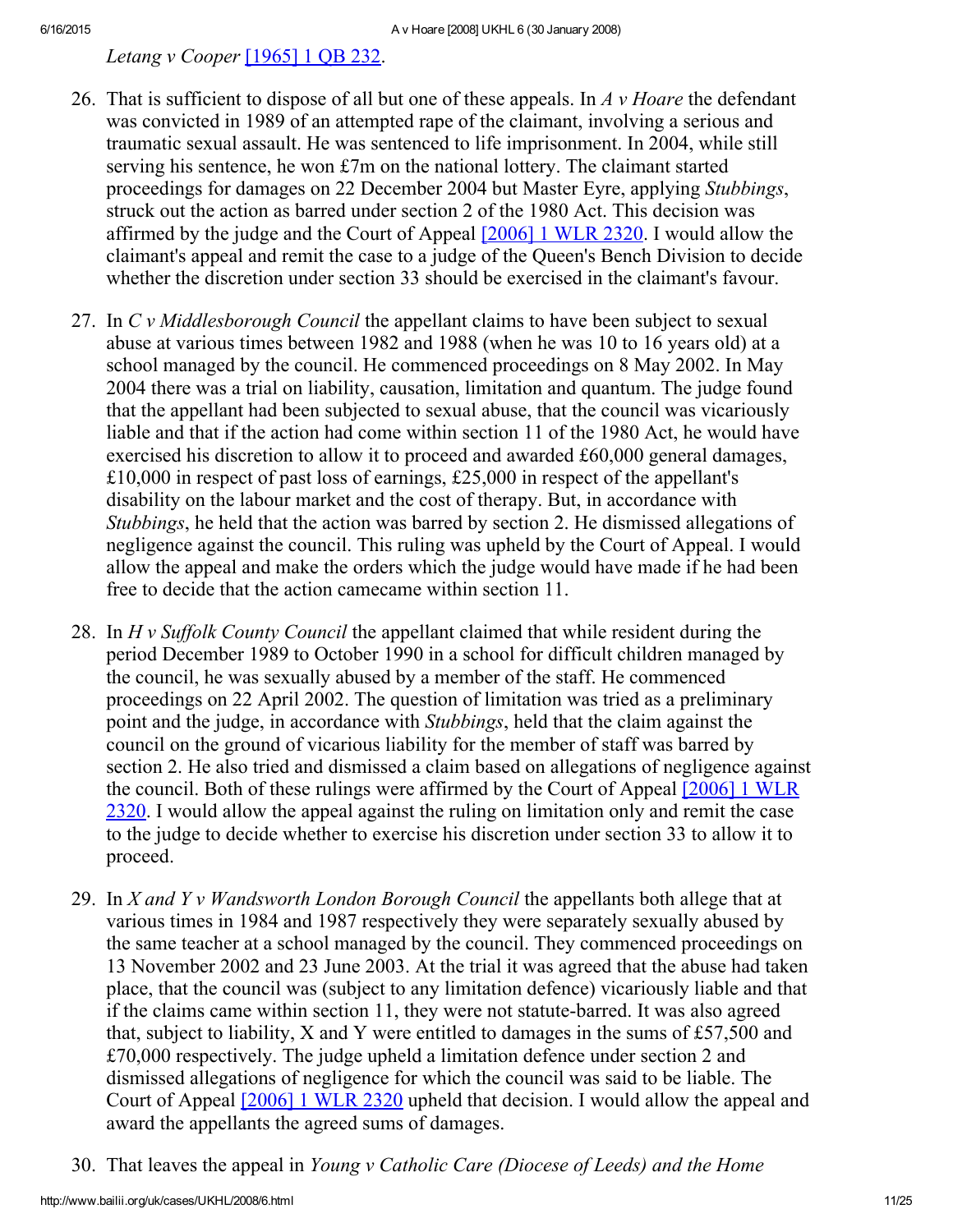6/16/2015 A v Hoare [2008] UKHL 6 (30 January 2008)

Office. The claimant alleges sexual abuse by employees at two separate institutions: first, between October 1974 and July 1976 at a residential Catholic school in Tadcaster and secondly, between April and June 1977 at Medomsley Detention Centre, County Durham, then operated by the Secretary of State for the Home Department. The claimant's allegations were, in respect of the school, that he had been punched, hit with farm implements and forced to masturbate and have oral sex with a member of the staff. In respect of his residence at the detention centre in 1977, he alleges that a member of the staff, for sexual gratification, would tie a ligature round his neck and nearly strangle him, blindfold him and attempt to bugger him and require him to kneel for photographs in various positions. Proceedings were commenced on 11 April 2003. In both cases, in order to avoid the effect of Stubbings, the claimant alleged "systemic negligence" in the management of the school and detention centre respectively. The judge tried as a preliminary issue the question of whether these claims were barred by the three-year limitation period in section 11(4). He decided that they were not because in each case the "date of knowledge" within the meaning of section  $11(4)(b)$  was within three years before the commencement of proceedings. He went on to say that if he had found that the date of knowledge was earlier than three years before the issue of the claim form, he would not have exercised his discretion under section 33 to allow the action to proceed. The Court of Appeal (sub nom Young v South Tyneside Metropolitan Borough Council [\[2007](http://www.bailii.org/cgi-bin/redirect.cgi?path=/ew/cases/EWCA/Civ/2006/1534.html) QB 932) reversed the decision on the date of knowledge, holding that it was substantially more than three years before the commencement of proceedings. They refused to interfere with the (hypothetical) exercise of the discretion under section 33.

31. This appeal raises the important point of the meaning of "significant" injury in section 14(2). Section 14(1) provides that the "date of knowledge" is the date upon which the claimant first had knowledge of various facts, including "that the injury…was significant". A "significant injury" is defined by section 14(2):

> "For the purposes of this section an injury is significant if the person whose date of knowledge is in question would reasonably have considered it sufficiently serious to justify his instituting proceedings for damages against a defendant who did not dispute liability and was able to satisfy a judgment."

32. Section 14(3) then provides that, for the purpose of deciding whether the claimant had knowledge of the various matters listed in section 14(1), including the fact that the injury was significant, one should take into account not only his actual knowledge but also what is usually called his imputed or constructive knowledge. That is defined as:

"knowledge which he might reasonably have been expected to acquire—

(a) from facts observable or ascertainable by him; or

(b) from facts ascertainable by him with the help of medical or other appropriate expert advice which it is reasonable for him to seek…"

33. The question which has arisen is whether the definition of significance in section 14(2) allows any (and if so, how much) account to be taken of personal characteristics of the claimant, either pre-existing or consequent upon the injury which he has suffered. This question was first considered in McCafferty v Metropolitan Police District Receiver [1977] 1 WLR 1073, 1081, soon after the 1975 Act had come into force. After reading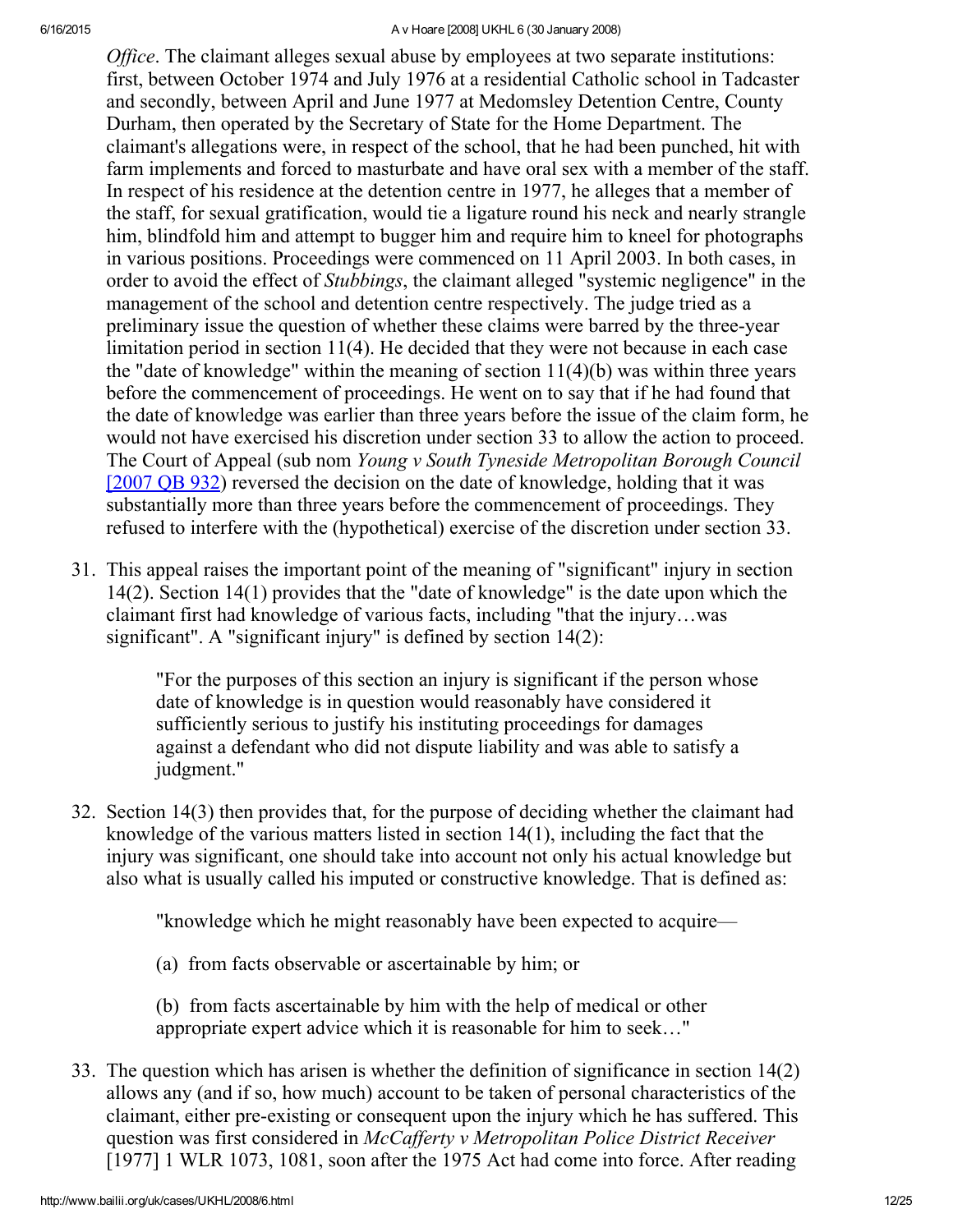the then equivalent of subsection 14(2), Geoffrey Lane LJ said:

"[T]he test is partly a subjective test, namely: 'would this plaintiff have considered the injury sufficiently serious?' and partly an objective test, namely: 'would he have been reasonable if he did not regard it as sufficiently serious?' It seems to me that the subsection is directed at the nature of the injury as known to the plaintiff at that time. Taking that plaintiff, with that plaintiff's intelligence, would he have been reasonable in considering the injury not sufficiently serious to justify instituting proceedings for damages?"

- 34. I respectfully think that the notion of the test being partly objective and partly subjective is somewhat confusing. Section 14(2) is a test for what counts as a significant injury. The material to which that test applies is generally "subjective" in the sense that it is applied to what the claimant knows of his injury rather than the injury as it actually was. Even then, his knowledge may have to be supplemented with imputed "objective" knowledge under section 14(3). But the test itself is an entirely impersonal standard: not whether the claimant himself would have considered the injury sufficiently serious to justify proceedings but whether he would "reasonably" have done so. You ask what the claimant knew about the injury he had suffered, you add any knowledge about the injury which may be imputed to him under section 14(3) and you then ask whether a reasonable person with that knowledge would have considered the injury sufficiently serious to justify his instituting proceedings for damages against a defendant who did not dispute liability and was able to satisfy a judgment.
- 35. It follows that I cannot accept that one must consider whether someone "with [the] plaintiff's intelligence" would have been reasonable if he did not regard the injury as sufficiently serious. That seems to me to destroy the effect of the word "reasonably". Judges should not have to grapple with the notion of the reasonable unintelligent person. Once you have ascertained what the claimant knew and what he should be treated as having known, the actual claimant drops out of the picture. Section 14(2) is, after all, simply a standard of the seriousness of the injury and nothing more. Standards are in their nature impersonal and do not vary with the person to whom they are applied.
- 36. In KR v Bryn Alyn Community (Holdings) Ltd [\[2003\]](http://www.bailii.org/cgi-bin/redirect.cgi?path=/ew/cases/EWCA/Civ/2003/85.html) QB 1441, 1459 the Court of Appeal ventured even further into subjectivity. That too was a case of claims by victims of sexual abuse. In giving the judgment of the Court, Auld LJ said that victims of such abuse may regard such conduct by persons in authority as normal. It might be unreal to expect people with such psychological injuries to commence proceedings. Therefore, he said, at para 42, at p 1459:

"However artificial it may seem to pose the question in this context, section 14 requires the court, on a case by case basis, to ask whether such an already damaged child would reasonably turn his mind to litigation as a solution to his problems?"

37. This approach treats the statute as if it had said that time should run from the date on which it would have been reasonable to expect the claimant to institute proceedings. If it had said that, the question posed in *Bryn Alyn* would have been correct. But section 14 makes time runs from when the claimant has knowledge of certain facts, not from when he could have been expected to take certain steps. Section 14(2) does no more than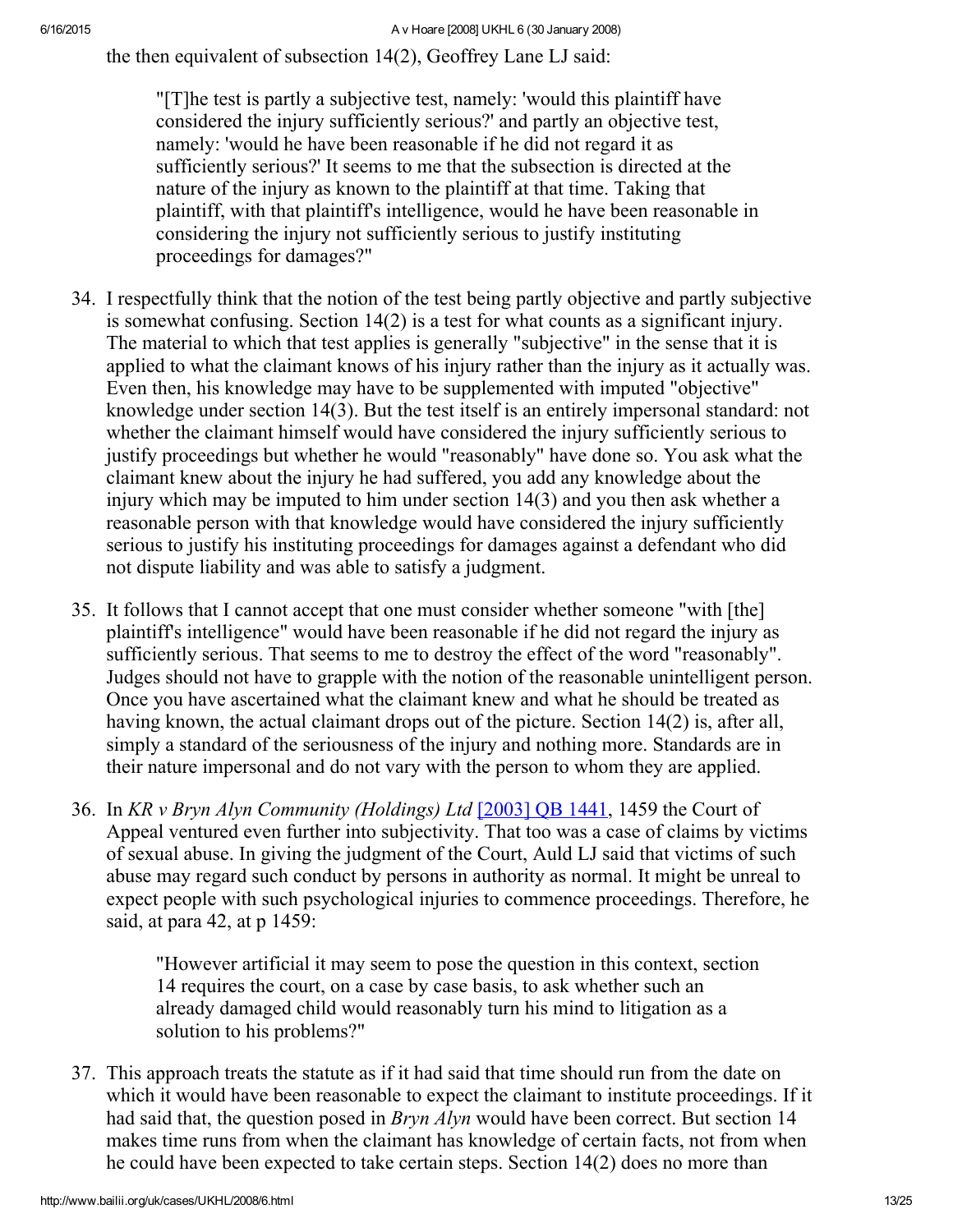define one of those facts by reference to a standard of seriousness.

- 38. The Court of Appeal said that there was some "tension" between the Bryn Alyn test and the recent decision of the House of Lords in Adams v Bracknell Forest Borough Council [\[2005\]](http://www.bailii.org/cgi-bin/redirect.cgi?path=/uk/cases/UKHL/2004/29.html) 1 AC 76. I suppose that this is true in the sense that the House in *Adams* said that one had to take words like "reasonable" and "reasonably" seriously and the Bryn Alyn test does not. But Adams was dealing with section 14(3), which is very different in its purpose from section 14(2). The test for imputing knowledge in section 14(3) is by reference to what the claimant ought reasonably to have *done*. It asks whether he ought reasonably to have acquired certain knowledge from observable or ascertainable facts or to have obtained expert advice. But section 14(2) is simply a standard of seriousness applied to what the claimant knew or must be treated as having known. It involves no inquiry into what the claimant ought to have done. A conclusion that the injury would reasonably have been considered sufficiently serious to justify the issue of proceedings implies no finding that the claimant ought reasonably to have issued proceedings. He may have had perfectly good reasons for not doing so. It is a standard to determine one thing and one thing only, namely whether the injury was sufficiently serious to count as significant.
- 39. The difference between section 14(2) and 14(3) emerges very clearly if one considers the relevance in each case of the claimant's injury. Because section 14(3) turns on what the claimant ought reasonably to have done, one must take into account the injury which the claimant has suffered. You do not assume that a person who has been blinded could reasonably have acquired knowledge by seeing things. In section 14(2), on the other hand, the test is external to the claimant and involves no inquiry into what he ought reasonably to have done. It is applied to what the claimant knew or was deemed to have known but the standard itself is impersonal. The effect of the claimant's injuries upon what he could reasonably have been expected to do is therefore irrelevant.
- 40. In the present case, Dyson LJ [\[2007\]](http://www.bailii.org/cgi-bin/redirect.cgi?path=/ew/cases/EWCA/Civ/2006/1534.html) QB 932, para 55 (with whom Sir Peter Gibson and Buxton LJ agreed) said that when the claimant left the detention institution in 1977, he was "obviously aware that he had been seriously assaulted". He went on to say:

"Viewed objectively and without regard to the fact that the claimant suppressed his memories of the assaults, they were sufficiently serious for proceedings against an acquiescent and creditworthy defendant to be reasonably considered to be justified."

- 41. I agree. The description of the assaults and indignities which the claimant says he suffered seem to me to put the matter beyond doubt. I think that if the Court of Appeal had not been bound by *Bryn Alyn*, it would have decided that this was the end of the matter. The date of knowledge would have been 1977. Instead, the Court of Appeal fixed on a later date by reference to when the claimant himself could reasonably have been expected to commence proceedings. On the true construction of section 14(2), I do not think that a later date can be justified.
- 42. Mr Brown QC, who appeared for the appellant, put forward an alternative argument that, even if the test which section 14(2) applied to the injury as known to the claimant was entirely impersonal, the claimant in this case could not be said to have had knowledge of his injury. This was because, according to the evidence of the claimant, supported by an expert witness, he had "blocked out his memory", or, in another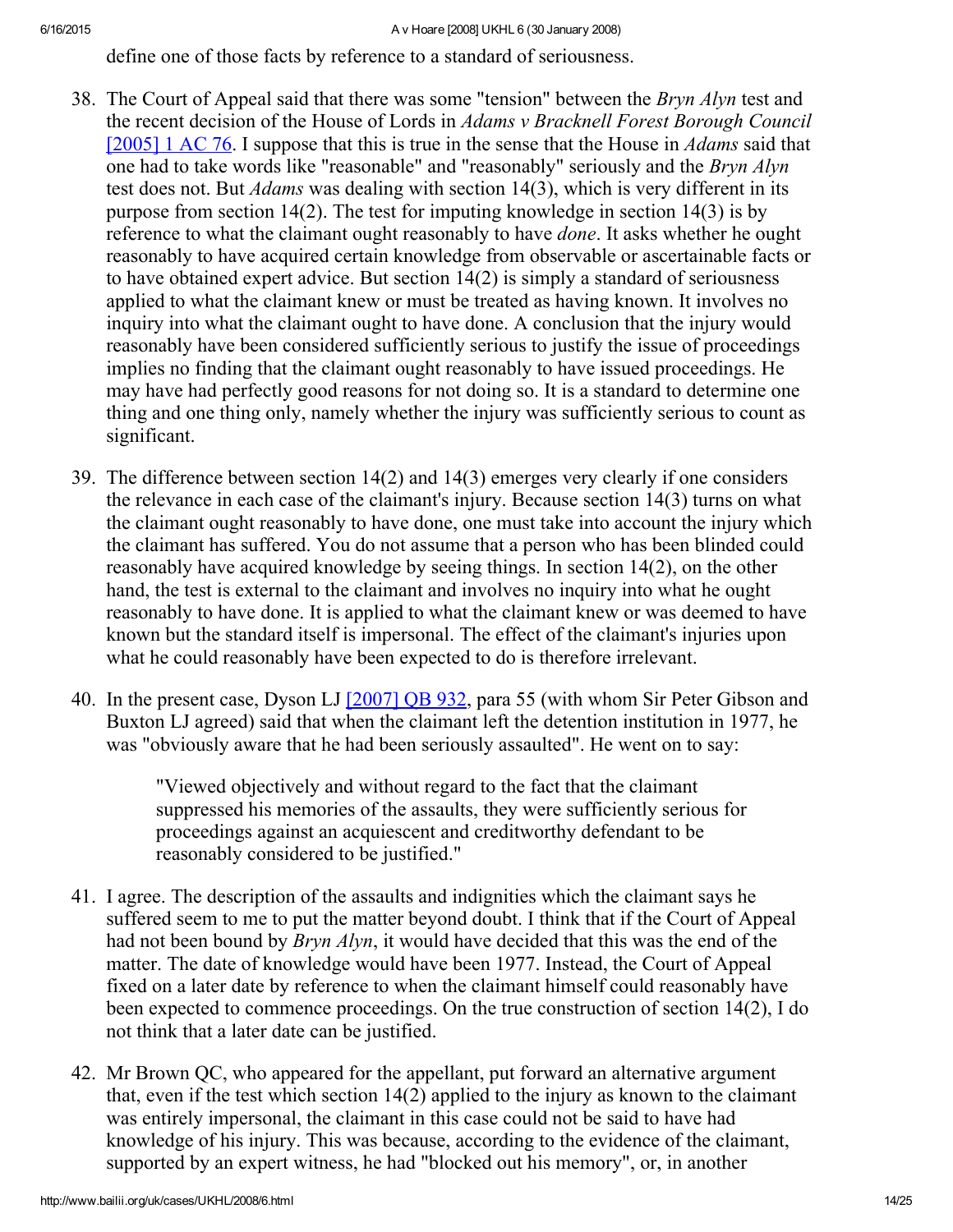metaphor which he used in evidence, put his memories "in a box with a tightly sealed lid in the attic". He was, he said, "in denial" about the psychological injuries which he had suffered.

- 43. I do not doubt the value of these explanations of the claimant's mental processes when it comes to an assessment of whether he could reasonably have been expected to commence proceedings. But they are difficult enough concepts to apply in that context and I do not think that section 14(2) was intended to convert them into even more difficult questions of epistemology. If one asked an expert psychologist whether the claimant "really" knew about his injuries, I expect he would say that it depends on what you mean by "know". And he might go on to say that if the question was whether he "knew" for the purposes of the Limitation Act, it would be better to ask a lawyer. In my opinion the subsection assumes a practical and relatively unsophisticated approach to the question of knowledge and there seems to me to have been much sense in Lord Griffiths' observation in Stubbings v Webb [1993] AC 498, 506 that he had "the greatest difficulty in accepting that a woman who knows that she has been raped does not know that she has suffered a significant injury."
- 44. This does not mean that the law regards as irrelevant the question of whether the actual claimant, taking into account his psychological state in consequence of the injury, could reasonably have been expected to institute proceedings. But it deals with that question under section 33, which specifically says in subsection (3)(a) that one of the matters to be taken into account in the exercise of the discretion is "the reasons for…the delay on the part of the plaintiff".
- 45. In my opinion that is the right place in which to consider it. Section 33 enables the judge to look at the matter broadly and not have to decide the highly artificial question of whether knowledge which the claimant has in some sense suppressed counts as knowledge for the purposes of the Act. Furthermore, dealing with the matter under section 14(2) means that the epistemological question determines whether the claimant is entitled to sue as of right, without regard at any injustice which this might cause to the defendant. In my view it is far too brittle an instrument for this purpose. There are passages in the judgement of Buxton LJ which suggest that, had he not been bound by Bryn Alyn, he would have shared this opinion.
- 46. This approach would, I think, be in accordance with the recommendations of the Law Commission in the Report (Law Com No 270) to which I have referred: In its Consultation Paper No 151, Limitation of Actions (1998) para 12.44, the Commission had proposed that the test of significance should take into account "the plaintiff's abilities". But they abandoned this position in their final report and recommended (at para 3.24) that the test of significance should be entirely objective: "only claims in respect of which a reasonable person would have thought it worthwhile issuing proceedings will qualify as 'significant'".
- 47. In paras 4.27-4.28 of their final report the Law Commission considered whether victims of sexual abuse should be subject to a special regime. It had been submitted that no limitation period should apply to sex abuse claims because victims commonly suffered from 'dissociative amnesia', a recognised mental disorder which produced an inability to recall traumatic events or at any rate an unwillingness to be reminded of them. The Law Commission said that so far as dissociative amnesia was a "mental disability" within a fairly broad definition proposed by the Commission (see paras  $3.123-3.124$ ), it would (if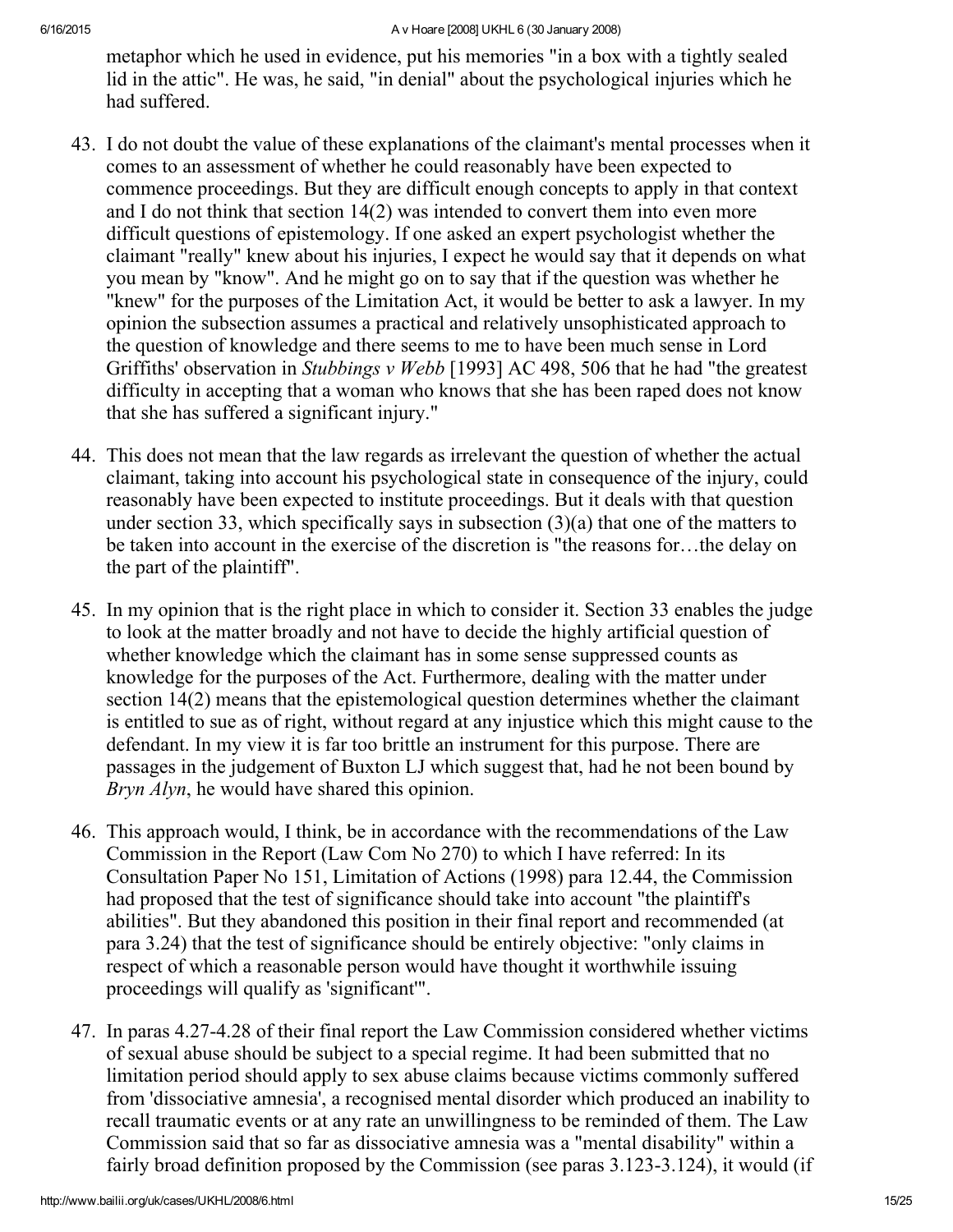their proposals were implemented) stop time running while the disability persisted. But they rejected (in para 3.125) any specific provision for the psychological incapacity suffered by victims of sexual abuse because they said that it would be very difficult to define.

- 48. If the Commission thought that the "psychological incapacity suffered by victims of sexual abuse" (para 4.28) was too uncertain and indefinite a concept to be used for suspension of the limitation period on grounds of incapacity, I can see no advantage in relying upon the same uncertain concept to give an artificial meaning to the concept of knowledge in section 14. Until Parliament decides whether to give effect to the Commission's recommendation of a more precise definition of incapacity, it is better to leave these considerations to the discretion under section 33.
- 49. That brings me, finally, to the approach of the judge and the Court of Appeal to the exercise of the discretion. In *Bryn Alyn* [\[2003\]](http://www.bailii.org/cgi-bin/redirect.cgi?path=/ew/cases/EWCA/Civ/2003/85.html) QB 1441 the Court of Appeal said, at para 76, that the judge in that case had gone wrong in giving undue weight to his conclusion that "the claimants' reasons for delay were a product of the alleged abuse… and that, accordingly, it would be unjust to deprive them of a remedy." These matters, said the Court of Appeal, were more appropriately considered under section 14. I am of precisely the opposite opinion, and if your Lordships share my view, the approach to the discretion will have to change. In Horton v Sadler [\[2007\]](http://www.bailii.org/cgi-bin/redirect.cgi?path=/uk/cases/UKHL/2006/27.html) 1 AC 307 the House rejected a submission that section 33 should be confined to a "residual class of cases", as was anticipated by the 20th Report of the Law Reform Committee (Cmnd 5630) (1974) at para 56. It reaffirmed the decision of the Court of Appeal in Firman v Ellis [1978] QB 886, holding that the discretion is unfettered. The judge is expressly enjoined by subsection (3)(a) to have regard to the reasons for delay and in my opinion this requires him to give due weight to evidence, such as there was in this case, that the claimant was for practical purposes disabled from commencing proceedings by the psychological injuries which he had suffered.
- 50. That, of course, is not the only matter to which he must have regard. As the Law Commission said in para 4.31 of their Report (No 270):

"We do have some concerns that claims may be brought many years after the events on which the claimant's cause of action is based, at a time when it is difficult for a fair trial to be given to the claimant's allegations. However, subject to the provision on disability, the victim is likely to have immediate knowledge of the relevant facts, so that the primary limitation period expires three years after majority. Although the court will have a discretion to disapply the primary limitation period, it must consider whether the defendant's ability to defend the claim will be prejudiced due to the lapse of time since the events giving rise to the cause of action."

- 51. Apart from the reference to disability, these observations seem to me as valid in relation to the exercise of the discretion under the present law as under the system proposed by the Commission.
- 52. In this case, the judge followed the *Bryn Alyn* guideline in saying that if the claimant had not succeeded on the date of knowledge, he would not have exercised the discretion in his favour. For the same reasons, this exercise of discretion was affirmed by the Court of Appeal. But I think that it was exercised on the wrong basis and that the case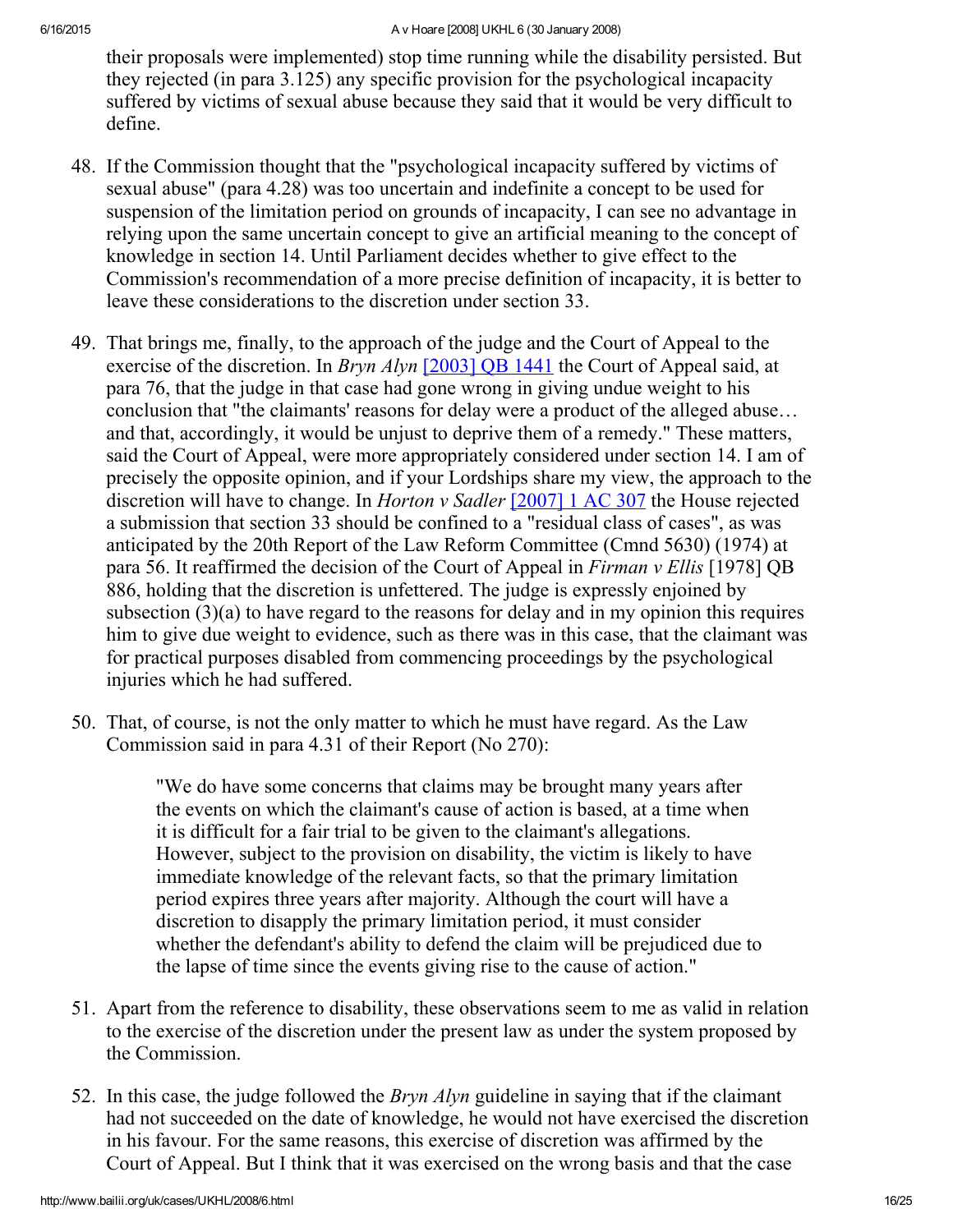must be remitted to the judge to consider the matter again. When he does so, I would imagine that the claimant will rely upon the vicarious liability of the defendants for the acts of abuse rather than their systemic negligence. The issues of fact in the case will have become a good deal simpler and this is no doubt a matter to which the judge will have regard in considering whether a fair trial is still possible. I have had the advantage of reading in draft the speech to be delivered by my noble and learned friend Lord Brown of Eaton-under-Heywood. I agree with all of it but I respectfully think that his observations on the exercise of the discretion are particularly valuable. I would therefore allow the appeal and remit the matter to the judge to reconsider in accordance with the opinions of the House.

## LORD WALKER OF GESTINGTHORPE

My Lords,

53. I have had the privilege of reading in draft the opinions of my noble and learned friends Lord Hoffmann and Lord Brown of Eaton-under-Heywood. I am in full agreement with their opinions. I would allow all these appeals and make the orders which Lord Hoffmann proposes.

## BARONESS HALE OF RICHMOND

My Lords,

- 54. Until the 1970s people were reluctant to believe that child sexual abuse took place at all. Now we know only too well that it does. But it remains hard to protect children from it. This is because the perpetrators are so often people in authority over the victims, sometimes people whom the victims love and trust. These perpetrators have many ways, some subtle and some not so subtle, of making their victims keep quiet about what they have suffered. The abuse itself is the reason why so many victims do not come forward until years after the event. This presents a challenge to a legal system which resists stale claims. Six years, let alone three, from reaching the age of majority is not long enough, especially since the age of majority was reduced from 21 to 18.
- 55. Fortunately, by the time the problem was recognised, some flexibility had been introduced in personal injury cases, albeit to meet the rather different problem of the insidious and unremarked onset of industrial disease. Then along came Stubbings v Webb [1993] AC 498, holding that this flexibility did not apply to cases of deliberate assault. For the reasons given by my noble and learned friend, Lord Hoffmann, I agree that Stubbings was wrongly decided and have nothing to add on that point. I would dispose of all the cases which depend upon it in the ways proposed by Lord Hoffmann.
- 56. More difficult is how that flexibility is to be applied in sex abuse cases. Time does not begin to run until the "date of knowledge": Limitation Act 1980, s 11(4)(b). This is the date when the claimant knew, or ought to have known, that his injury was significant, that it was attributable to the acts or omissions alleged to constitute a breach of duty, the identity of the defendant, and the identity of the alleged wrong-doer if not the defendant and why the defendant should be liable: s 14(1) and (3). For this purpose "an injury is significant if the person whose date of knowledge is in question would reasonably have considered it sufficiently serious to justify his instituting proceedings for damages against a defendant who did not dispute liability and was able to satisfy a judgment": s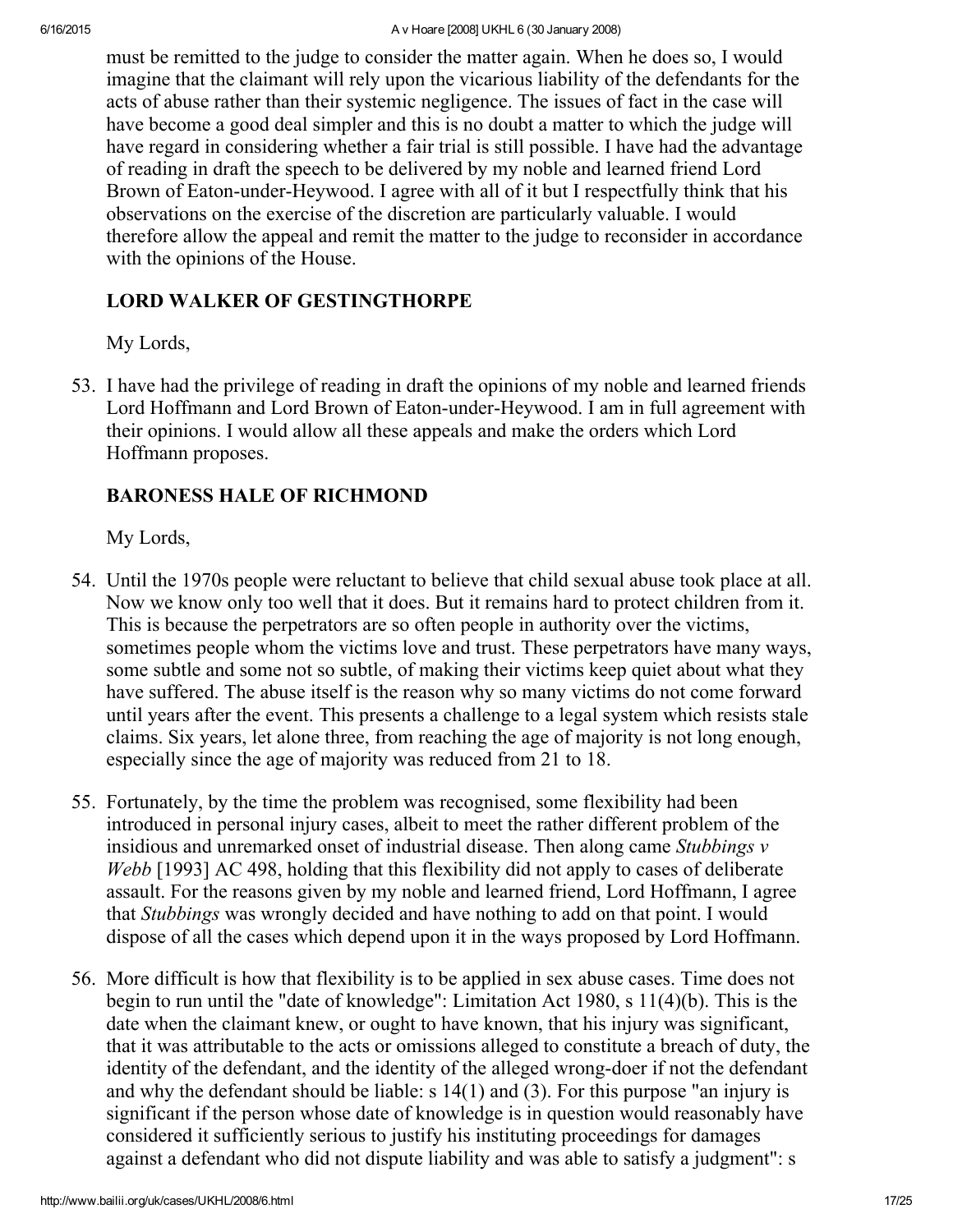14(2). This is not an easy provision to construe.

- 57. The subsection does not say that "an injury is significant if the person whose date of knowledge is in question could reasonably have been expected to institute proceedings in respect of it..." It does not ask whether the claimant was in such a state of denial about what had happened to him that he could not reasonably be expected to bring proceedings or even to think about them. That was the test adopted by the Court of Appeal in KR v Bryn Alyn Community (Holdings) Ltd [\[2003\]](http://www.bailii.org/cgi-bin/redirect.cgi?path=/ew/cases/EWCA/Civ/2003/85.html) QB 1441, at 1459. It recognises the reality of many sex abuse cases, but unfortunately it is not the wording of the subsection.
- 58. Nor, on the other hand, does the subsection say that "an injury is significant if a reasonable person would consider it sufficiently serious..." How then are we to construe the reference to what this particular claimant would reasonably have thought? I have not found this such an easy question as your lordships have. We are used in other contexts to looking at this particular person, with all his personal characteristics and in the position in which he finds himself, and asking what a reasonable person would expect of him. This is the test which we apply when deciding whether a divorce petitioner could reasonably be expected to go on living with the respondent: see Livingstone-Stallard v Livingstone-Stallard [1974] Fam 47. Why, then, should we not look at this particular claimant, with all his personal characteristics and in the situation in which he finds himself, and ask whether a reasonable person would expect him to recognise that his injury was sufficiently serious to justify making a claim against someone who admitted it and was good for the money? This does not deprive the word "reasonably" of all meaning, because the test is still what the reasonable outsider would expect of the claimant rather than what the claimant would expect of himself. I have also asked myself whether it makes a difference that we are here talking about what the claimant knows rather than what the claimant does or does not do. But that is not a wholly convincing distinction, because the fact known is defined by reference to what the claimant should have done about it in the hypothetical circumstances.
- 59. I do not, therefore, find it surprising that Geoffrey Lane LJ took the view that he did in McCafferty v Metropolitan Police District Receiver [1977] 1 WLR 1073, 1081, or that that view has survived until now. Nor, however, do I find it surprising that the Law Commission has recommended that "the test for significance should be objective: that is, only claims in respect of which a reasonable person would have thought it worthwhile issuing proceedings will qualify as 'significant'" (Limitation of Actions (Law Com No 270), para 3.24). It is much simpler to ask what the claimant knew or ought to have known and then apply an objective test of significance to those facts. Complex epistemological problems are thus avoided. But that is not what the subsection says at present.
- 60. Nor am I wholly convinced by the policy argument: it may well be more satisfactory to transfer the question into the exercise of discretion under section 33. Then the injustice to a claimant who may be deprived of his claim, perhaps as a result of the very injuries which gave rise to it, can be balanced against the injustice to a defendant who may be called upon to defend himself a long time after the event when important evidence may no longer be obtainable. I fully support the more generous approach to the exercise of discretion which is adopted in particular by Lord Hoffmann. The reasons for the delay are highly relevant to that exercise, as of course are the prospects of a fair trial. A fair trial can be possible long after the event and sometimes the law has no choice. It is even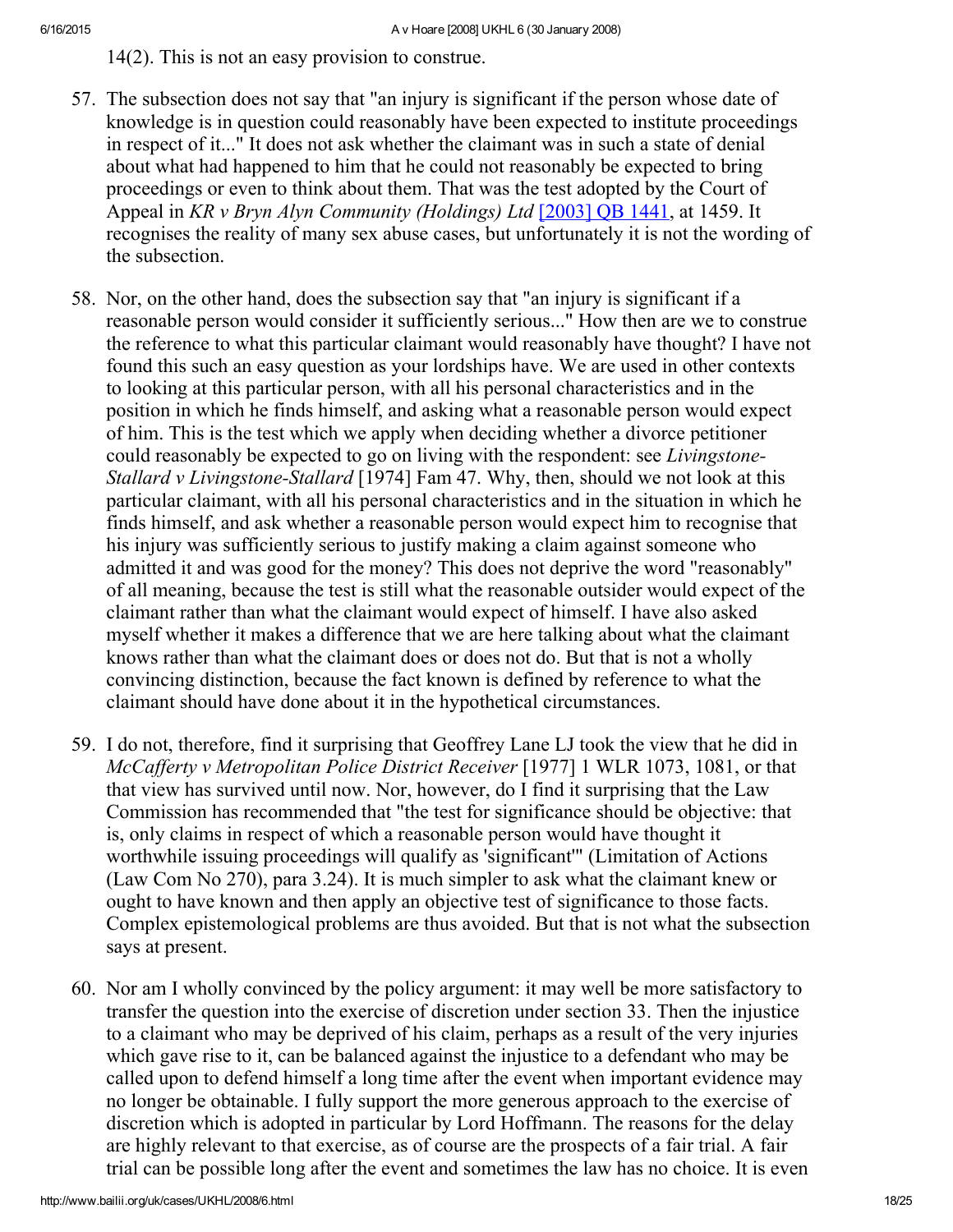possible to have a fair trial of criminal charges of historic sex abuse. Much will depend upon the circumstances of the particular case. But the policy argument applies just as much to the whole "date of knowledge" provision as it does to the definition of significance with which we are concerned. With a properly directed discretion one should not need the date of knowledge provision at all. Nor are the difficulties faced by a defendant, whose breach of a strict statutory duty may have resulted in some insidious industrial disease, necessarily less deserving of consideration than the difficulties faced by a defendant, whose deliberate and brutal actions towards a vulnerable person in his care may have resulted in immediate physical harm and much later serious psychiatric sequelae.

61. In the result, despite my nagging doubts about the interpretation of section 14(2) adopted by your lordships, I do not think that any interpretation could plausibly result in a date of knowledge within the three years immediately preceding the issue of proceedings by Mr Young. In agreement with your lordships, I would send his case back for the judge to reconsider the exercise of his discretion in the light of the opinions of the House.

## LORD CARSWELL

My Lords,

- 62. I have had the advantage of reading in draft the opinions prepared by my noble and learned friends Lord Hoffmann and Lord Brown of Eaton-under-Heywood. I agree with both so entirely that I share Lord Brown's reluctance to add to the quantum of the views expressed by the members of the Appellate Committee in these appeals. I propose accordingly to add only a few observations, which I venture to hope will be of assistance to judges who have the task of applying the law in this difficult area.
- 63. On the issue of the construction of the phrase "negligence, nuisance or breach of duty" and the proposal to depart from the decision of the House in Stubbings v Webb [1993] AC 498, I agree entirely with the reasons expressed and conclusions reached by Lord Hoffmann. When Parliament passed the Law Reform (Limitation of Actions, etc) Act 1954, inserting a new proviso into section 2(1) of the Limitation Act 1939, it introduced that phrase, which had earlier appeared in section 3(1) of the Personal Injuries (Emergency Provisions) Act 1939. The decision of the Court of Appeal in Billings  $\nu$ Reed [1945] KB 11, decided under the latter Act, gave the phrase "breach of duty" a wide meaning, holding that it was comprehensive enough to cover the case of trespass to the person. If it were not for this decision - of which Parliament may be assumed to have taken account when it enacted the 1954 legislation - one might have supposed that "breach of duty" was intended to include breach of statutory duty and breach of duties such as that of an occupier to persons coming on to his premises. In the light of the previous construction of the phrase, however, one may conclude that Parliament intended that it be similarly construed in the 1954 Act, extending to trespass to the person. That conclusion is in my opinion reinforced by the subsequent case-law decided before the enactment of the Limitation Act 1980. The draftsman of that Act must be taken to have been aware of the decisions of the Court of Appeal in Letang v Cooper [\[1965\]](http://www.bailii.org/cgi-bin/redirect.cgi?path=/ew/cases/EWCA/Civ/1964/5.html) 1 QB 232, with its reliance on the Australian case of *Kruber v Grzesiak* [1963] VR 621, and of Cooke J in Long v Hepworth [1968] 1 WLR 1299. In the light of these I am satisfied that "breach of duty" must be construed broadly enough to include trespass to the person. For the reasons set out by Lord Hoffmann, I also consider that the House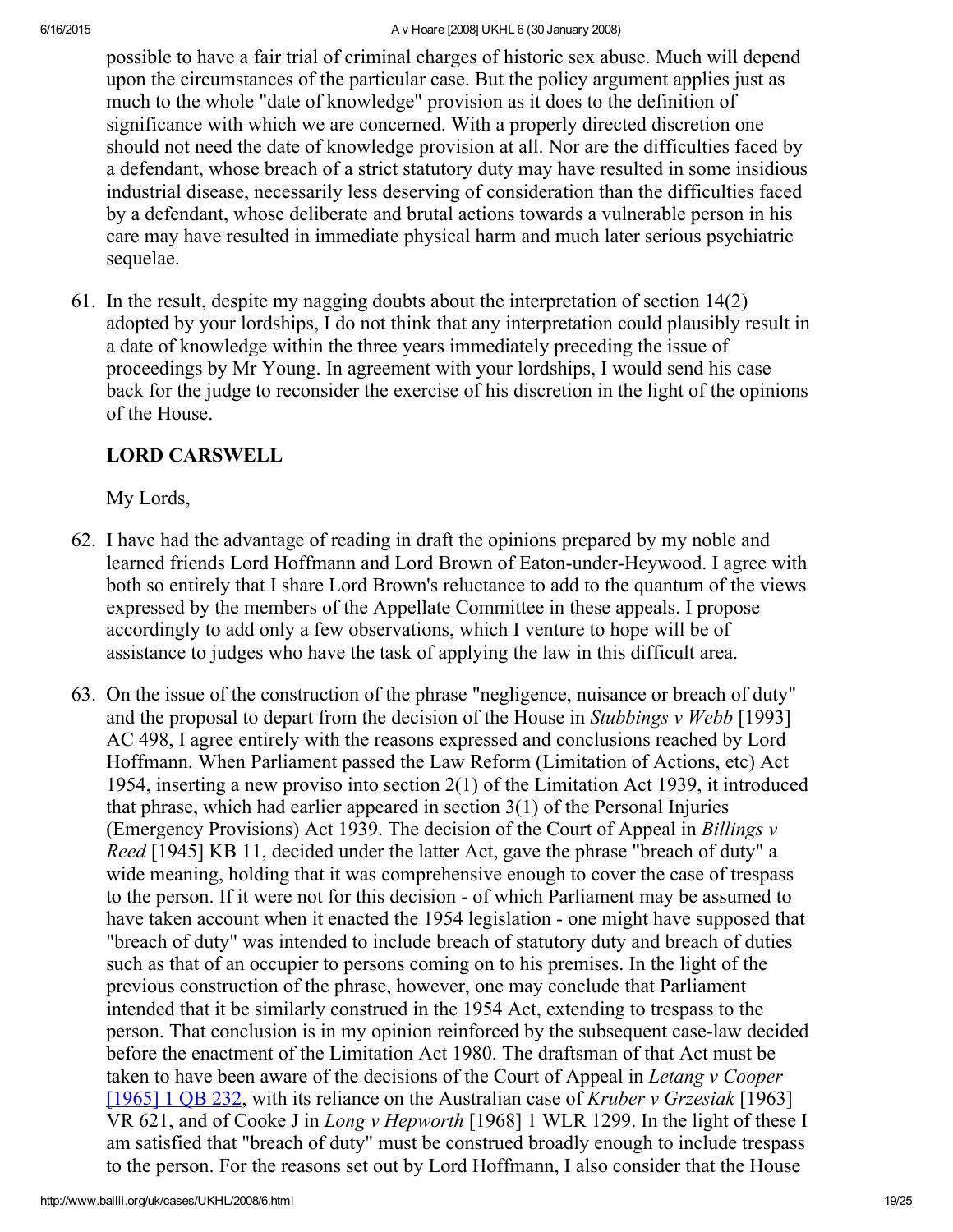should be prepared to depart from its previous decision in *Stubbings v Webb*.

- 64. This conclusion governs the disposition of the appeals in A v Hoare, C v Middlesbrough Council,  $H v$  Suffolk County Council and  $X$  and  $Y v$  Wandsworth London Borough Council. I would allow each of these appeals and make the order proposed in each by Lord Hoffmann.
- 65. The appeal in Young v Catholic Care (Diocese of Leeds) and The Home Office poses different problems concerning the correct approach to section 14 of the Limitation Act 1980. Section 11(3) of the Act bars an action brought after the expiration of the period applicable under section 11(4) or (5). The subsection relevant to this appeal is subsection (4), the material part of which provides that the period applicable is three years from:

 $''(a)$  the date on which the cause of action accrued; or

(b) the date of knowledge (if later) of the person injured."

The date of knowledge is defined by section 14. The relevant parts for the purposes of this appeal provide:

"(1) In sections 11 and 12 of this Act references to a person's date of knowledge are references to the date on which he first had knowledge of the following facts

(*a*) that the injury in question was significant...

(2) For the purposes of this section an injury is significant if the person whose date of knowledge is in question would reasonably have considered it sufficiently serious to justify his instituting proceedings for damages against a defendant who did not dispute liability and was able to satisfy a judgment.

(3) For the purposes of this section a person's knowledge includes knowledge which he might reasonably have been expected to acquire

(a) from facts observable or ascertainable by him; or

(b) from facts ascertainable by him with the help of medical or other appropriate expert advice which it is reasonable for him to seek;

but a person shall not be fixed under this subsection with knowledge of a fact ascertainable only with the help of expert advice so long as he has taken all reasonable steps to obtain (and, where appropriate, to act on) that advice."

66. I agree with Lord Hoffmann that this subject has been unnecessarily confused by importing the notion that the test of whether the claimant had the requisite knowledge for the purposes of section 14 is partly objective and partly subjective. In my opinion it should be clearly understood that section 14(1) is subjective, in that it refers to the knowledge actually possessed by the claimant, whereas section 14(2) is objective, the relevant test being, as Lord Hoffmann describes it at paras 39 and 42, an "entirely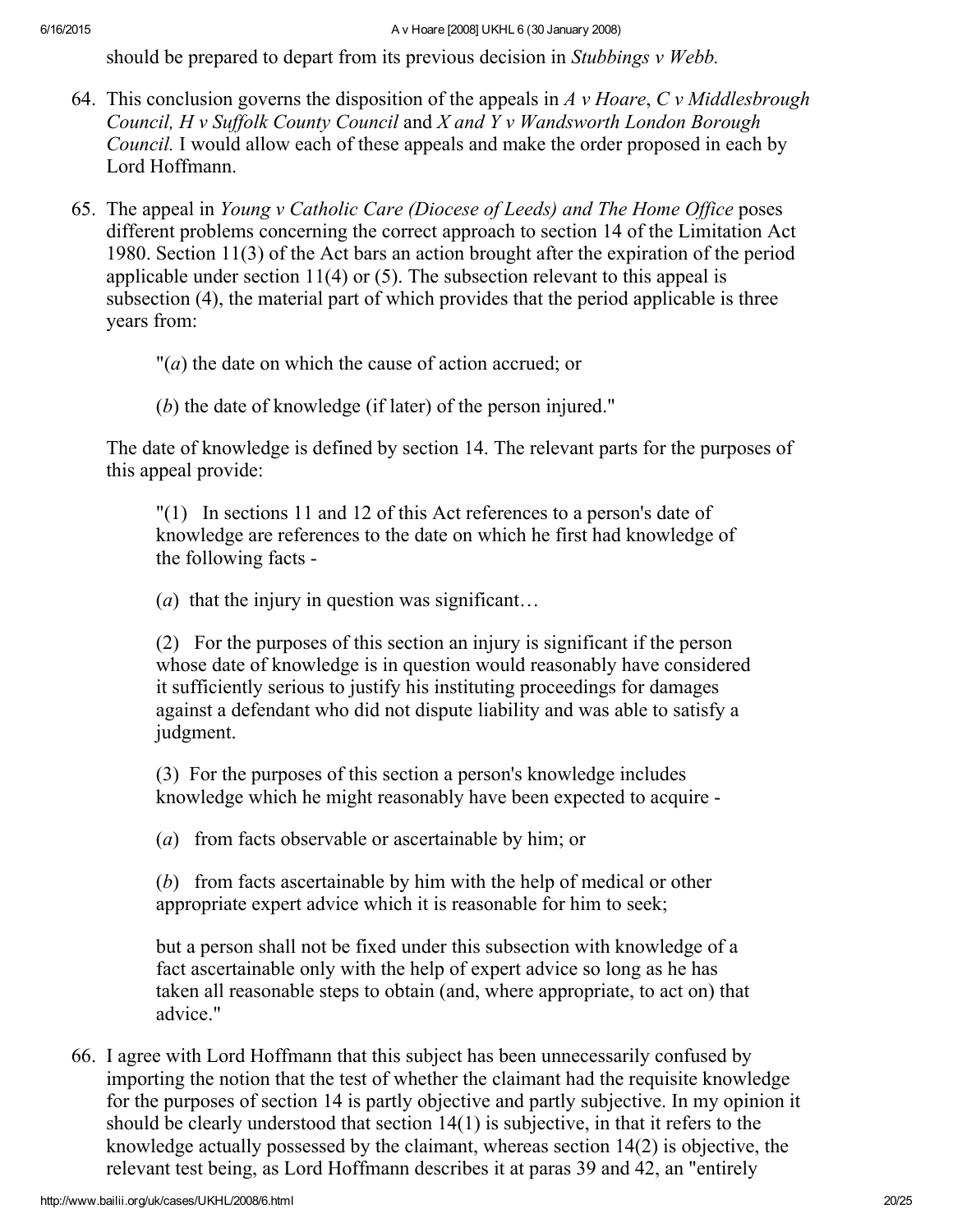impersonal" standard. Section 14(3) then relates solely to constructive or imputed knowledge. It may fix the claimant with knowledge of facts which he might reasonably have been expected to acquire in the manner specified by the subsection. Once that knowledge is imputed to him, it becomes part of the corpus of his personal knowledge, the extent of which has to be assessed under subsection (1).

- 67. An example may help to illustrate these propositions. If a claimant in the course of his employment inhaled fibres of asbestos, which unknown to him set up the physiological process resulting many years later in his developing mesothelioma, he had no knowledge at the time of inhalation that he had suffered an injury. In the course of time he may develop chest symptoms of increasing severity. He may not connect them with his previous exposure to asbestos, but the stage may be reached at which he ought reasonably to realise that something may be wrong and take medical and any other appropriate expert advice. At that stage, if he is advised of the nature and aetiology of his medical condition, he is to be deemed, by virtue of subsection (3), to have the requisite knowledge of those matters. It is at that point in time that subsection (2) has to be considered. If a reasonable person, that is to say, an informed third person who has the knowledge possessed by or attributed to the claimant, would consider the injury significant, as defined by subsection (2), then the limitation period starts to run from that time.
- 68. It is in my opinion incorrect to import the circumstances, character or intelligence of the claimant into the determination of reasonableness under section 14(2). It is irrelevant whether the claimant is intelligent or unintelligent or whether his personal characteristics or his circumstances may influence his decision not to sue at that time. Some people are more robust than others and would shrug off the possibility of suing for the injury (a possibility more likely in the case of minor conditions than in the example I have given). Others may be temperamentally averse to making the effort to institute proceedings, or to appearing in court, or may be unable or unwilling to risk incurring the costs. Some may feel too ill to contemplate litigation. What is material in determining if the injury is significant within the meaning of subsection (2) is whether a reasonable person, possessed of the facts known or available to the claimant, would consider the injury sufficiently serious to justify instituting proceedings for damages, assuming that the defendant will not dispute liability and is able to satisfy a judgment. Under this construction of section 14 some claimants with merit on their side will undoubtedly fail, but those characteristics or circumstances to which I have referred can and should be taken into account in the exercise of the discretion under section 33 to disapply the limitation provisions, as I shall explain in more detail below.
- 69. If these principles are understood, it becomes easier to apply them to the case of Kevin Raymond Young. The medical reports set out the ill-treatment he received, which was so severe that any reasonable person would have regarded it as significant within the meaning of section 14(2). He finally left Medomsley Detention Centre on 17 June 1977, the day before his 18th birthday. In para 55 of his judgment in the Court of Appeal [\[2007\]](http://www.bailii.org/cgi-bin/redirect.cgi?path=/ew/cases/EWCA/Civ/2006/1534.html) QB 932 Dyson LJ, with whom Sir Peter Gibson agreed, stated, in my view quite correctly, that he "was obviously aware that he had been seriously assaulted." He accepted that he had the requisite knowledge of his injuries for the purposes of section 14(1) and that they were serious enough to be significant for the purposes of section 14(2). There was no need to resort to section 14(3), for Mr Young had all the necessary subjective knowledge and there was no need to attribute any constructive knowledge to him. The quest should have stopped at that point. Dyson LJ went on, however, to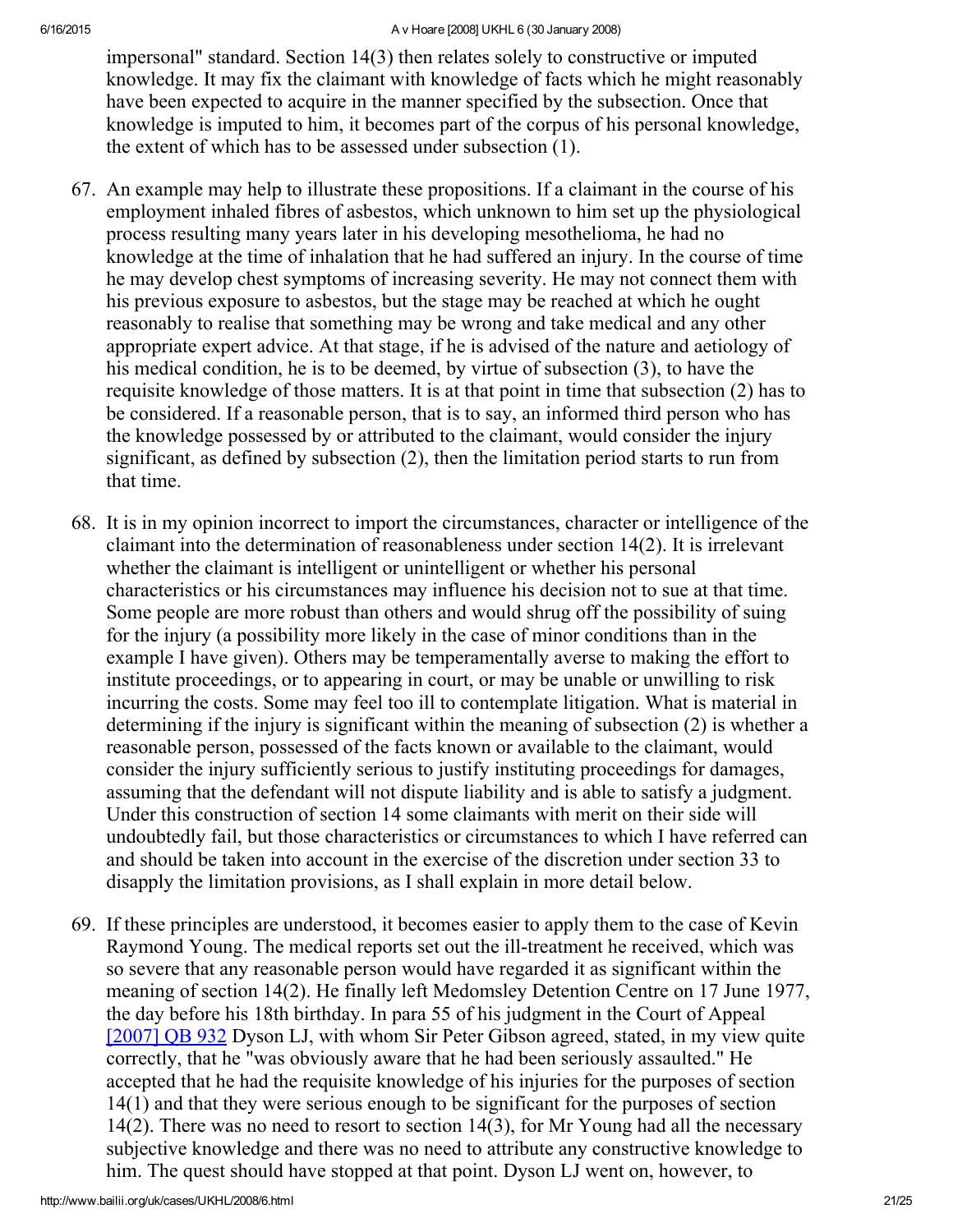approve of the judge's finding that the claimant's subsequent suppression of his memories of the assaults enabled him to hold that he did not know in the period 1977-80 that the injuries were significant within the meaning of section 14(2). In this approach the judge and the Court of Appeal applied the wrong test when considering section 14(1) and 14(2). The matters which they took into account were undoubtedly very material in deciding on the exercise of discretion under section 33, and that is the point at which they should have received consideration.

- 70. If, as I think to be the case, section 14 should be construed in this manner, which is less favourable to a claimant, there requires to be a more liberal approach to the exercise of discretion than has always been the case. For the reasons which my noble and learned friends and I have set out, that less favourable construction of section 14 is correct in principle, but it must follow that the favourable factors which have hitherto been taken into account in reaching a conclusion under section 14 should form a part, and in appropriate cases a very significant part, of the judge's determination in exercising his discretion under section 33.
- 71. The judge in Mr Young's case indicated that he would, but for his finding under section 14, have exercised his discretion against disapplying the limitation provisions and the Court of Appeal was not prepared to disturb that conclusion. It cannot stand, however, in the light of the decision of the House under section 14, which will require a judge to take into account under section 33 the factors on which he placed some weight in reaching his decision under section 14.
- 72. There is a further reason why the discretion should be exercised afresh. Since the House has decided to depart from its decision in *Stubbings v Webb*, Mr Young will no longer have to force his case into the Procrustean bed of systemic negligence. He will be able to invoke sections 14 and 33 of the Limitation Act 1980 in respect of a claim for assault by the employees of the respondents, if, as appears to be correct, the respondents are held [vicariously](http://www.bailii.org/cgi-bin/redirect.cgi?path=/uk/cases/UKHL/2001/22.html) liable for them under the principles in *Lister v Hesley Hall Ltd* [2002] 1 AC 215. On this basis, as Lord Brown points out in para 12 of his opinion - with an important qualification in para 13 - the quality of the evidence may not be as adversely affected by the lapse of time and the extent of the factual disputes may be reduced, which would tend to lessen the prejudice to a defendant occasioned by that factor.
- 73. I would therefore allow the appeal of Kevin Raymond Young and remit the matter to the judge to reconsider in accordance with the opinions of the House.

## LORD BROWN OF EATON-UNDER-HEYWOOD

My Lords,

- 74. I have had the privilege of reading in draft the opinion of my noble and learned friend Lord Hoffmann. So completely do I agree with it that I have hesitated long before finally deciding to add a few paragraphs of my own. Nothing that I say is intended to conflict in any way with my Lord's judgment.
- 75. As will be apparent from Lord Hoffmann's judgment, there have been down the years three main phases with regard to the limitation period governing personal injury actions:
	- $(i)$  Phase One: until 1954 the six-year limitation period which governed all tort actions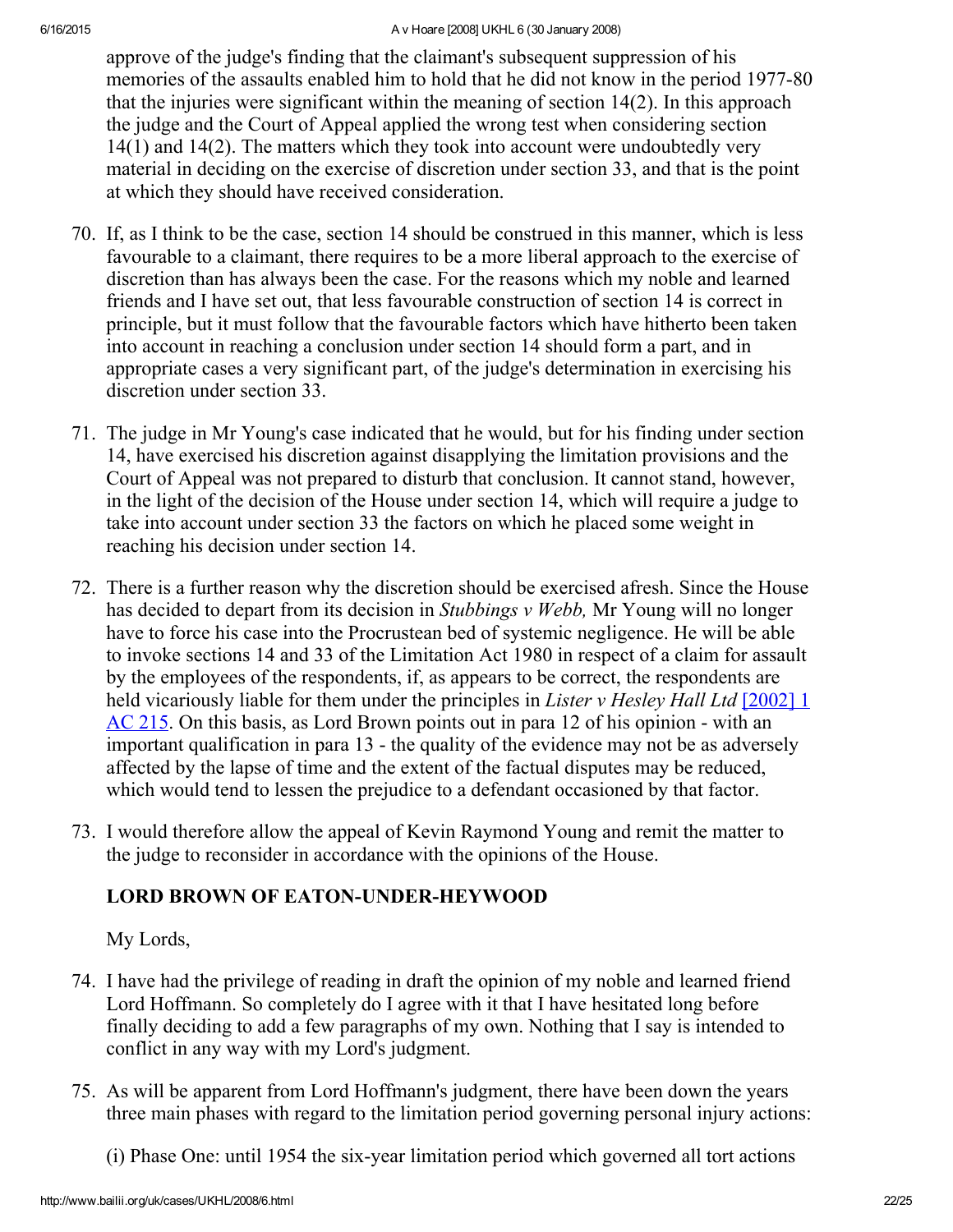applied equally to actions for personal injuries (save claims against public authorities).

(ii) Phase Two: from 1954 to 1975 (by the amendment to section 2 of the Limitation Act 1939 effected by section 2(1) of the Law Reform (Limitation of Actions, etc) Act 1954) personal injuries actions for damages were subject to an unextendable three-year time limit. The actions in question were defined as those "for negligence, nuisance or breach of duty (whether the duty exists by virtue of a contract or of provision made by or under a statute or independently of any contract or any such provision)".

(iii) Phase Three: from 1975 to date (by amendments to section 2 of the Limitation Act 1939 effected by section 1 of the Limitation Act 1975, since consolidated and reenacted as sections 11, 14 and 33 of the Limitation Act 1980) personal injury actions for damages (defined identically as in Phase Two) have remained subject to a three-year time limit but (a) the three-year period only starts to run from the claimant's date of knowledge (rather than from the date of accrual of the cause of action), and (b) the three-year time limit is extendable at the court's discretion.

(It is unnecessary to complicate this brief summary by reference to the Limitation Act 1963 which introduced an earlier but unsatisfactory date of knowledge provision.)

- 76. It will at once be obvious from the above summary that during Phase Two a personal injury claim brought between three and six years after the accrual of the cause of action would be time-barred if it fell within the statutory definition, but not otherwise. The amendment, in other words, shortened the time limit. Claimants during Phase Two, therefore, preferred to fall outside the definition. During Phase Three, however, claimants mostly benefited from their claim falling within the definition: they could then (in appropriate circumstances) take advantage both of the date of knowledge provisions and of the exercise of the court's general discretion to extend time. Only if they happened to issue proceedings between three years and six years after the accrual of their cause of action could they benefit from being outside the definition.
- 77. Which personal injury actions, however, were encompassed within the statutory definition? The question first arose during Phase Two in connection with claims for trespass to the person. It was [consistently](http://www.bailii.org/cgi-bin/redirect.cgi?path=/ew/cases/EWCA/Civ/1964/5.html) held (initially in Letang v Cooper  $[1965]$  1 QB 232, a case of accidental trespass to the person, then later in Long v Hepworth [1968] 1 WLR 1299, a case of intentional assault) that all such cases fell within the definition: all were actions for "breach of duty." The claims, therefore, having been brought outside the unextendable three-year period, were all statute-barred.
- 78. That then was the position when Phase Three was introduced by the 1975 Act, only now, of course, that line of authority was ordinarily to the advantage of those claiming damages for assault because the shortened three-year time limit was extendable.
- 79. And this continued to be everyone's understanding of the position until the House's decision in Stubbings v Webb [1993] AC 498 (28 years after Letang v Cooper and 18 years after the introduction of Phase Three) when for the first time it was held that an action for damages for personal injuries for an intentional trespass to the person fell, after all, outside the statutory definition.
- 80. As Lord Hoffmann has explained, when the statutory definition was first introduced with Phase Two in 1954 it clearly was arguable that Parliament could not have been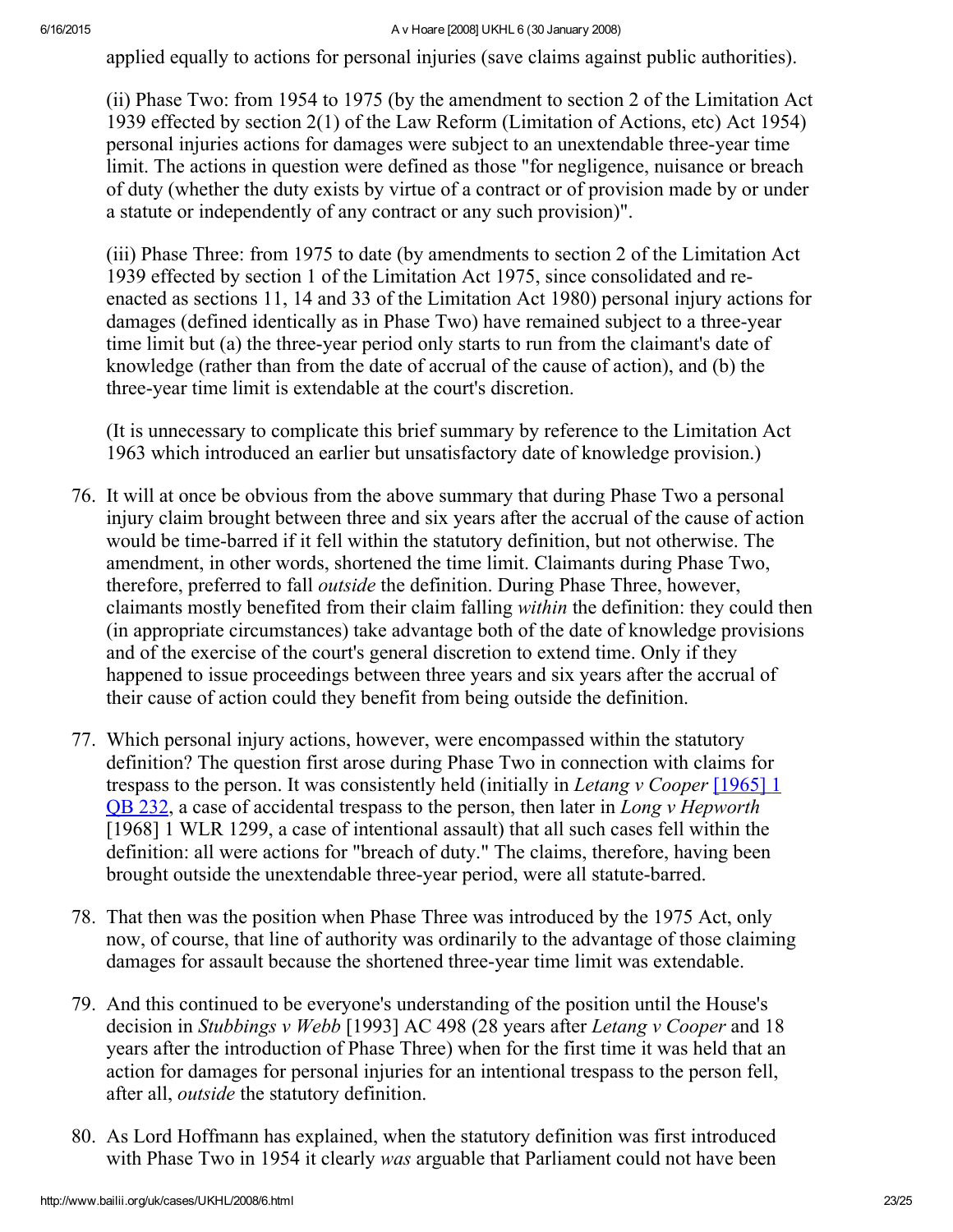intending to shorten the limitation period governing claims for damages for intentional assault (even though the period was being shortened for personal injury claims generally). When Phase three was introduced, however, this was intended to benefit (in the two respects already identified) those claiming damages for personal injuries and Parliament surely cannot have intended to exclude from such benefits (to the advantage of their assailants) those intentionally injured. Rather Parliament must have had in mind the Letang v Cooper line of authority (hitherto disadvantageous to such claimants) and intended them to benefit along with all the others claiming damages for personal injuries. In other words, whereas it is possible that Parliament, when first introducing the statutory definition in 1954, intended to exclude from it actions for intentional assault, it is inconceivable that it had this intention when introducing Phase ThreeThree in 1975.

- 81. As to whether the House should now depart from its decision in *Stubbings v Webb*, I fully share Lord Hoffmann's view that it should. Perhaps the two most obvious anomalies to which it has given rise are, first, that illustrated by  $S \vee W$  (Child Abuse: Damages) [\[1995\]](http://www.bailii.org/cgi-bin/redirect.cgi?path=/ew/cases/EWCA/Civ/1994/35.html) 1 FLR 862 where a claimant suing out of time was held able to pursue a claim against her mother for failing to protect her against sexual abuse by her father but not a claim against the father himself; and, second, the position following *Lister* v Hesley Hall Ltd [\[2002\]](http://www.bailii.org/cgi-bin/redirect.cgi?path=/uk/cases/UKHL/2001/22.html) 1 AC 215 whereby late claims can be brought against employers of those committing sexual abuse on proof of systemic negligence but not on the more obvious and direct ground of vicarious liability for the abuse itself (the very situation arising in the Young appeal before your Lordships).
- 82. The elimination of these anomalies from the law together with the various artificial types of claim which they have spawned provides an ample reason for invoking the Practice Statement (Judicial Precedent) [1966] 1 WLR 1234 so that justice may henceforth be done in these cases as Parliament intended.
- 83. There is nothing which I wish to add to Lord Hoffmann's discussion and conclusions about the meaning of "significant" injury in section 14(2) of the 1980 Act (at paras 31 48 of his opinion).
- 84. With regard to the exercise of the court's discretion under section 33 of the 1980 Act, however, I would make just three brief comments—not, let it be clear, in any way to fetter a discretion which the House in *Horton v Sadler* [\[2007\]](http://www.bailii.org/cgi-bin/redirect.cgi?path=/uk/cases/UKHL/2006/27.html) 1 AC 307 recently confirmed to be unfettered, but rather to suggest the sort of considerations which ought clearly to be in mind in sexual abuse cases in the new era which your Lordships are now ushering in, firstly, by departing from *Stubbings v Webb* and, secondly, by construing section 14(2) so as to transfer from that provision to section 33 consideration of the inhibiting effect of sexual abuse upon certain victims' preparedness to bring proceedings in respect of it.
- 85. First, insofar as future claims may be expected to be brought against employers (or others allegedly responsible for abusers) on the basis of vicarious liability for sexual assaults rather than for systemic negligence in failing to prevent them, they will probably involve altogether narrower factual disputes than hitherto. As Lord Hoffmann suggests, at para 52, that is likely to bear significantly upon the possibility of having a fair trial.
- 86. Secondly, through the combined effects of Lister v Hesley Hall Ltd and departing from